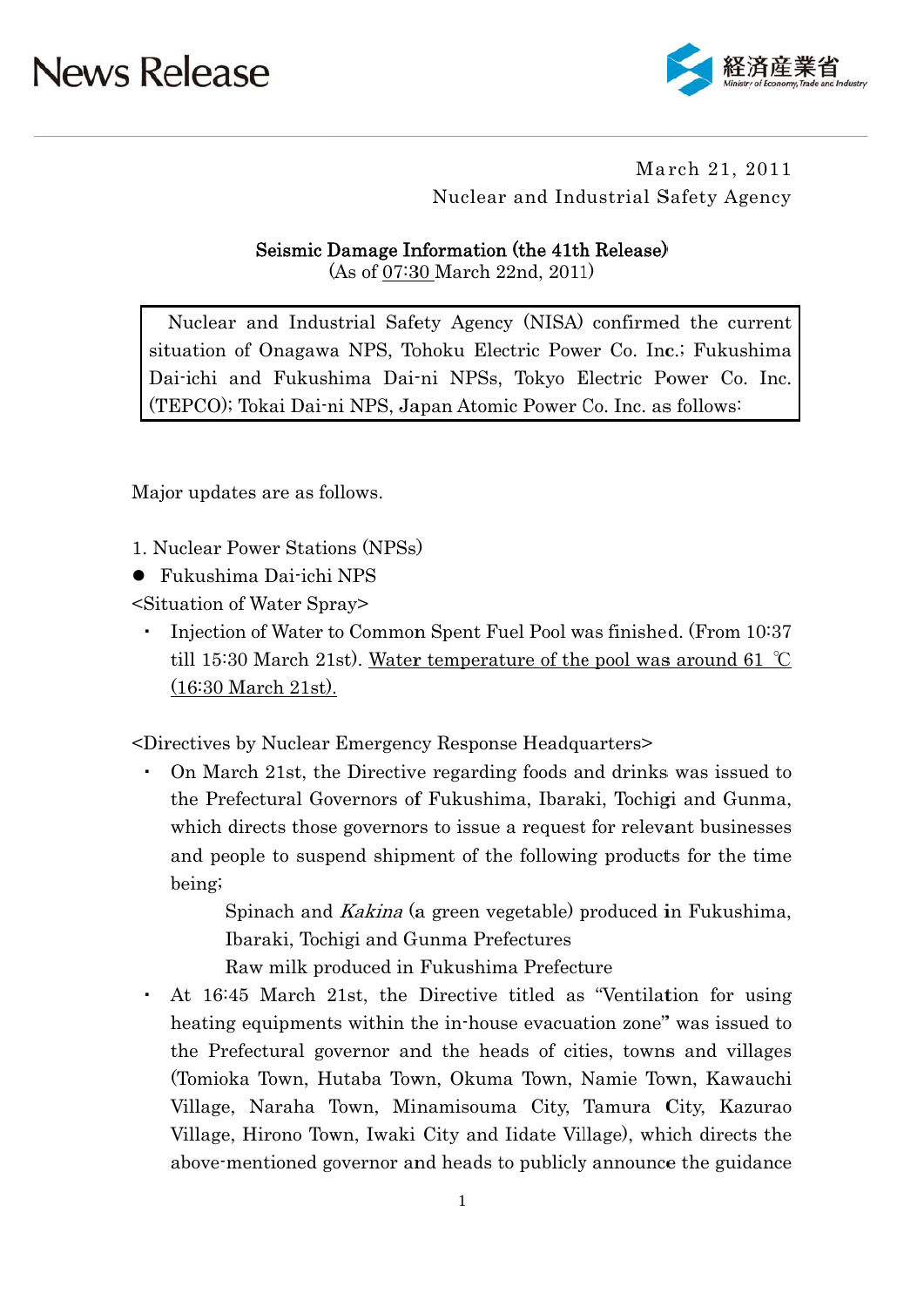

to the residents within the in-house evacuation zone, concerning the indoor use of heating equipments that require ventilation, from the viewpoints of prevention from carbon monoxide poisoning and to reducing exposure.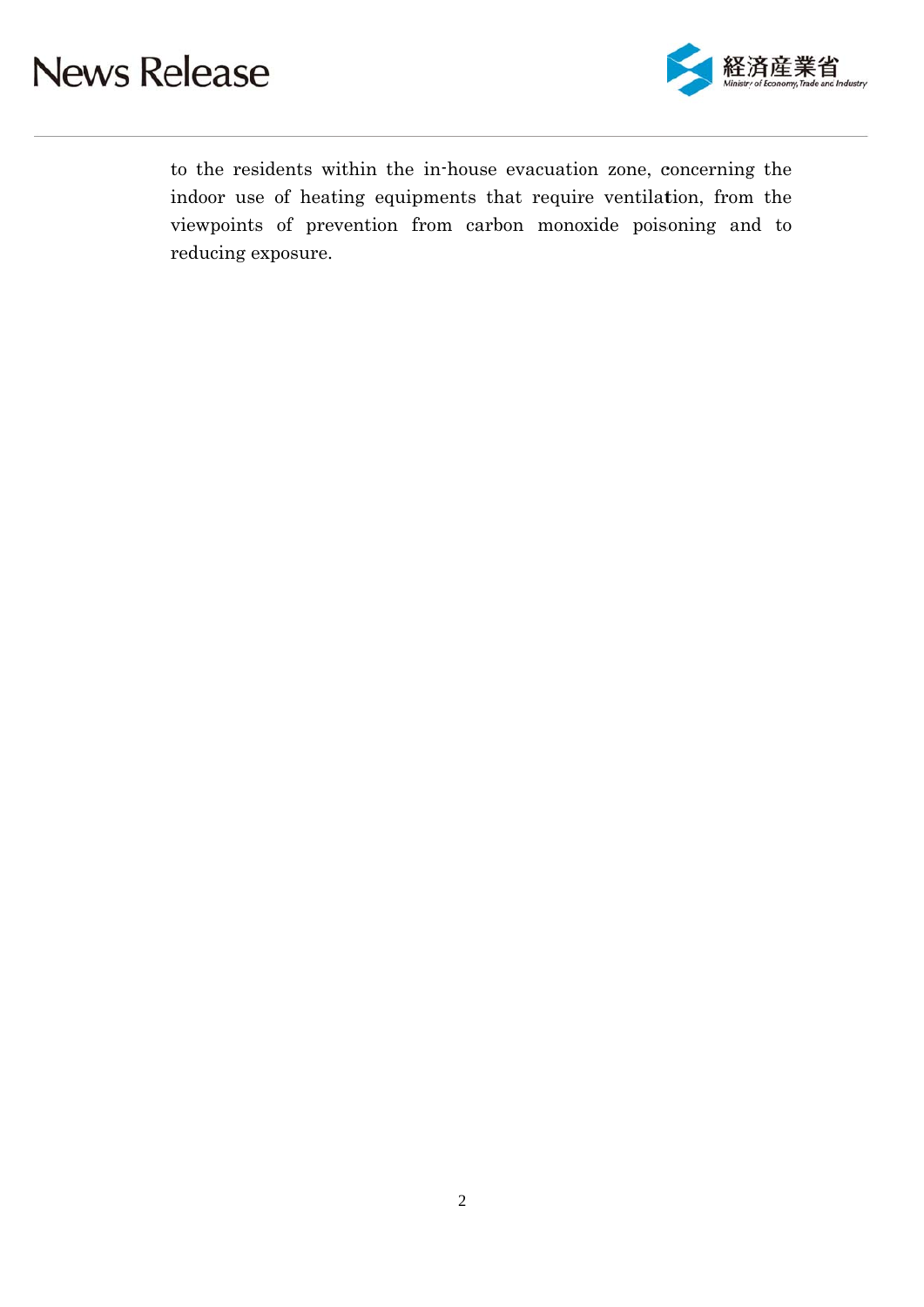

(Attached sheet)

### 1. The state of operation at NPS (Number of automatic shutdown units: 10)

- · Fukushima Dai-ichi NPS, TEPCO (Okuma Town and FutabaTown, Futaba County, Fukushima Prefecture)
- (1) The state of operation

| Unit $1(460MWe)$ : | automatic shutdown                           |
|--------------------|----------------------------------------------|
| Unit 2 (784MWe):   | automatic shutdown                           |
| Unit 3 (784MWe):   | automatic shutdown                           |
| Unit 4 (784MWe):   | in periodic inspection outage                |
| Unit 5 (784MWe):   | in periodic inspection outage, cold shutdown |
|                    | at 14:30 March 20th                          |
| Unit 6 (1,100MWe): | in periodic inspection outage, cold shutdown |
|                    | at 19:27 March 20th                          |

|                                                             | Unit 1                     | Unit 2                                    | Unit 3                     | Unit 4                                | Unit 5                 | Unit 6                 |  |
|-------------------------------------------------------------|----------------------------|-------------------------------------------|----------------------------|---------------------------------------|------------------------|------------------------|--|
| Reactor<br>Pressure*1<br>[MPa]                              | 0.297(A)<br>0.268(B)       | 0.096(A)<br>0.072(B)                      | 0.000(C)<br>0.139(B)       |                                       | 0.108                  | 0.106                  |  |
| <b>CV</b> Pressure<br>$(D/W)$ [kPa]                         | 160                        | 110                                       | 100                        |                                       |                        |                        |  |
| Reactor Water<br>Level <sup>*2</sup> [mm]                   | $-1,750(A)$<br>$-1,700(B)$ | $-1,350(A)$<br><b>Not</b><br>available(B) | $-1,575(A)$<br>$-2,350(B)$ |                                       | 1,978                  | 1,602                  |  |
| Suppression<br>Pool<br>Water<br>Temperature<br>$(S/C)$ [°C] |                            |                                           |                            |                                       |                        |                        |  |
| Suppression<br>Pool Pressure<br>$(S/C)$ [kPa]               | 155                        | down scale                                | down scale                 |                                       |                        |                        |  |
| Fuel<br>Spent<br>Pool<br>Water<br>Temperature<br>[°C]       |                            | 51                                        |                            | <b>Not</b><br>available* <sup>3</sup> | 36.3                   | 26.0                   |  |
| $\sigma$<br>Time<br>Measurement                             | 06:00<br>March<br>22nd     | 06:00<br>March<br>22nd                    | 05:30<br>March<br>22nd     |                                       | 05:00<br>March<br>22nd | 05:00<br>March<br>22nd |  |

#### (2) Major Plant Parameters (07:30 March 22nd)

\*1: Converted from reading value to absolute pressure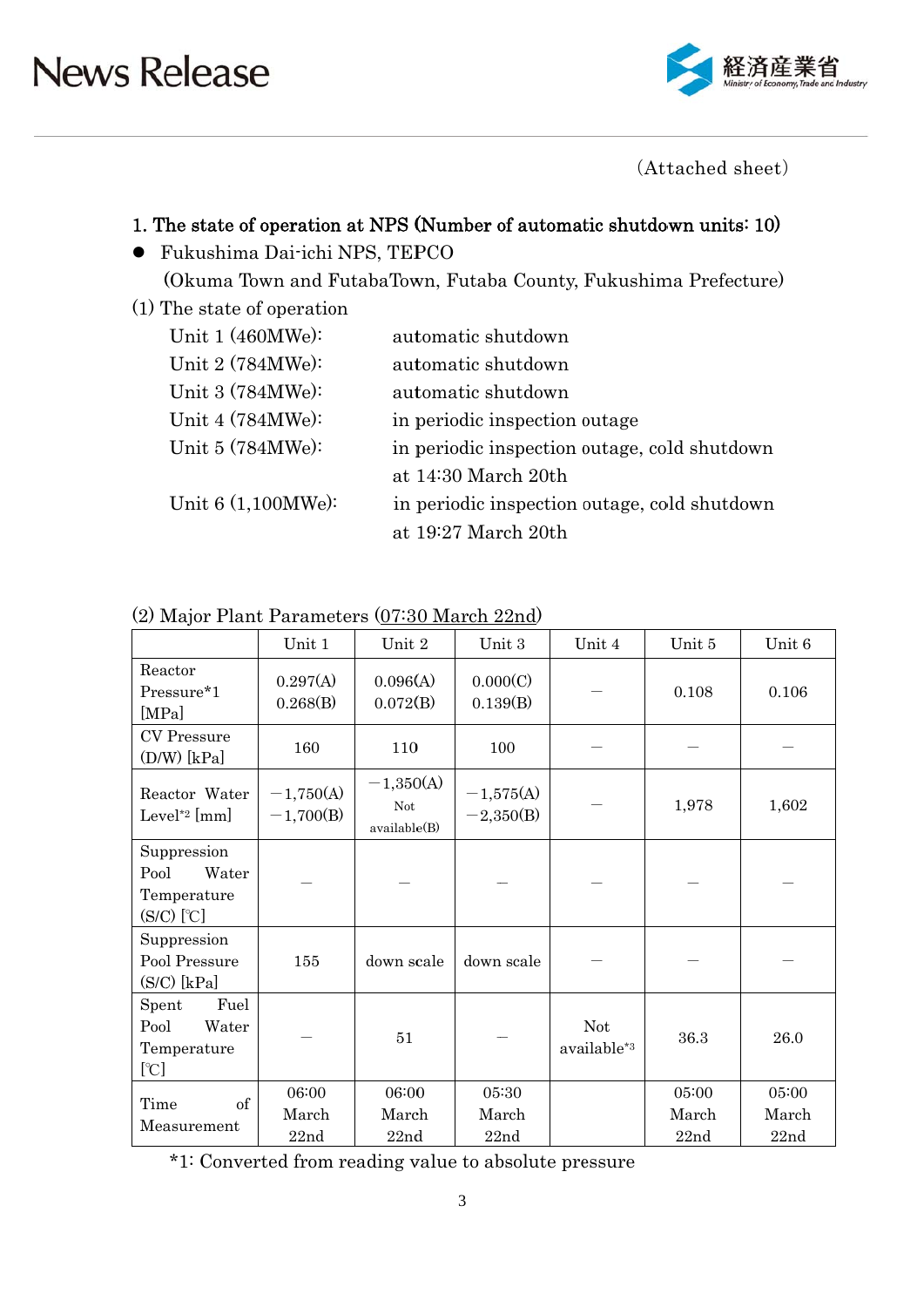

\*2: Distance from the top of fuel \*3: As of 04:08 March  $14<sup>th</sup>$ , 84°C

(3) Situation of Each Unit

### $<$ Unit 1 $>$

- TEPCO reported to NISA the event (Inability of water injection of the Emergency Core Cooling System) falling under the Article 15 of the Act on Special Measures Concerning Nuclear Emergency Preparedness.  $(16:36 \text{ March } 11 \text{th})$
- Seawater injection to the Reactor Pressure Vessel (RPV) via the Fire Extinguish Line started. (20:20 March 12th)

 $\rightarrow$ Temporary interruption of the injection (01:10 March 14th)

- The sound of explosion in Unit 1 occurred. (15:36 March 12th)
- · Seawater is being injected. (As of 07:30 March 22nd)

 $\langle$ Unit 2>

- TEPCO reported to NISA the event (Inability of water injection of the Emergency Core Cooling System) falling under the Article 15 of the Act on Special Measures Concerning Nuclear Emergency Preparedness.  $(16:36 \text{ March } 11 \text{th})$
- The Blow-out Panel of reactor building was opened due to the explosion in the reactor building of Unit 3. (After 11:00 March 14th)
- Reactor water level tended to decrease. (13:18 March 14th) TEPCO reported to NISA the event (Loss of reactor cooling functions) falling under the Article 15 of the Act on Special Measures Concerning Nuclear Emergency Preparedness. (13:49 March 14th)
- Seawater injection to RPV via the Fire Extinguish line was ready. (19:20) March 14th)
- Water level in RPV tended to decrease. (22:50 March 14th)
- A sound of explosion was made in Unit 2. As the pressure in Suppression Chamber decreased (06:10 March 15th), there was a possibility that an incident occurred in the Chamber. (About 06:20) March 15th)
- Electric power receiving at the emergency power source transformer from the external transmission line was completed. The work for laying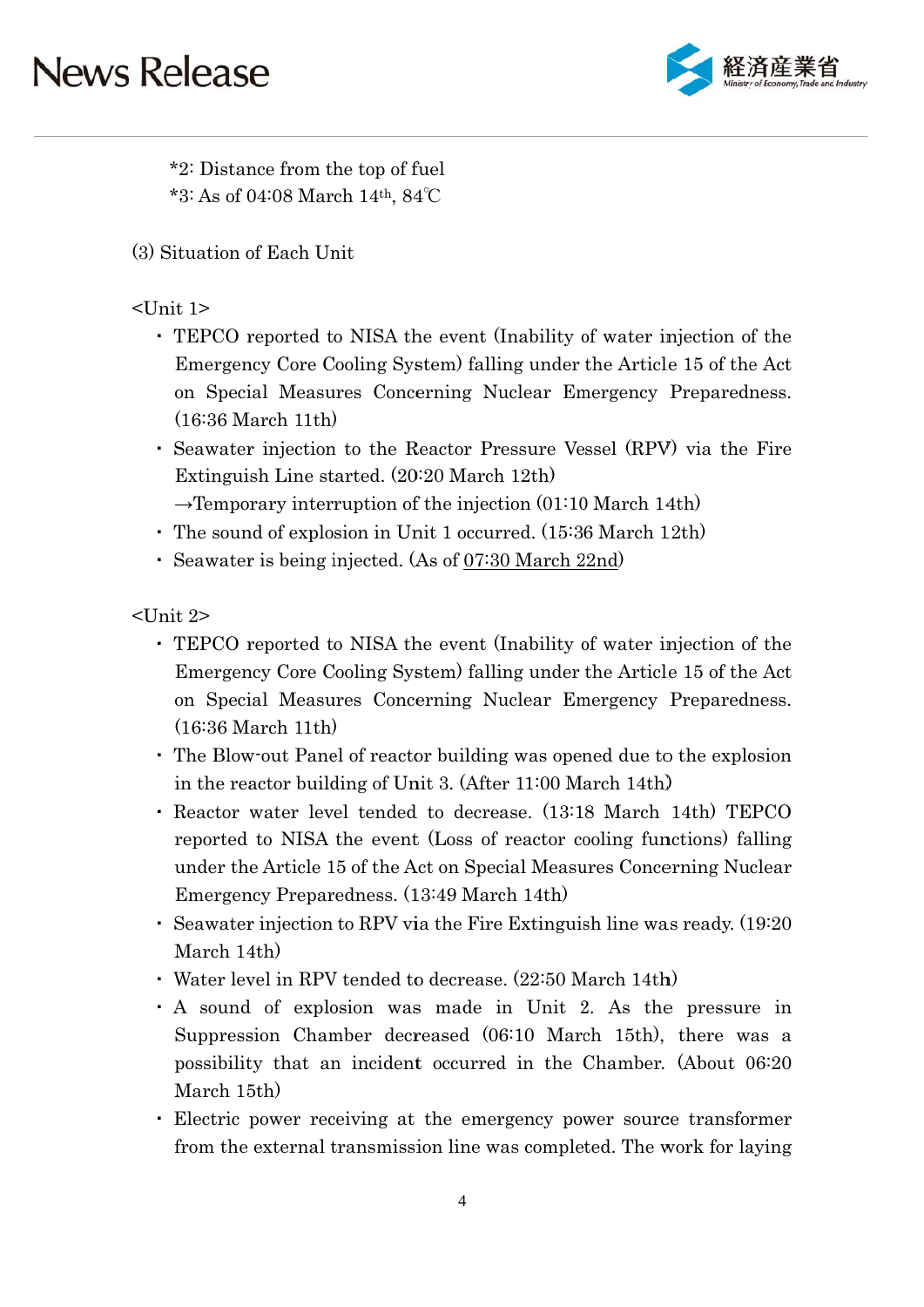

the electric cable from the facility to the load side was carried out. (As of 13:30 March 19th)

- Injection of 40t of Seawater to the Spent Fuel Pool of Unit 2 was started.(from 15:00 till 17:20 March 20th)
- Power Center of Unit 2 received electricity (15:46 March 20th)
- White smoke generated from Unit 2. (18:22 March 21st)
- Seawater injection to RPV continues. (As of 07:30 March 22nd)

 $\mathsf{L}$ Unit 3>

- Fresh water started to be injected to RPV via the Fire Extinguish Line.  $(11:55 \text{ March } 13th)$
- Seawater started to be injected to RPV via the Fire Extinguish Line.  $(13:12 \text{ March } 13th)$
- Seawater injection for Units 1 and 3 was interrupted due to the lack of seawater in pit.  $(01:10 \text{ March } 14 \text{th})$
- Seawater injection to RPV for Unit 3 was restarted. (03:20 March 14th)
- The pressure in Primary Containment Vessel (PCV) of Unit 3 rose unusually. (07:44 March 14th) TEPCO reported to NISA on the event falling under the Article 15 of the Act on Special Measures Concerning Nuclear Emergency Preparedness. (7:52 March 14th)
- In Unit 3, the explosion like Unit 1 occurred around the Reactor Building (11:01 March 14th)
- The white smoke like steam generated from Unit 3. (08:30 March 16th)
- Because of the possibility that PCV of Unit 3 was damaged, the workers evacuated from the main control room of Units 3 and 4 (common control room). (10:45 March 16th) Thereafter the operators returned to the room and restarted the operation of water injection. (11:30 March 16th)
- Seawater was discharged 4 times to Unit 3 by the helicopters of the Self-Defence Force. (9:48, 9:52, 9:58 and 10:01 March 17th)
- The riot police arrived at the site for the water spray from the grand.  $(16:10 \text{ March } 17 \text{th})$
- The Self-Defence Force started the water spray using a fire engine.  $(19:35 \text{ March } 17th)$
- The water spray from the ground was carried out by the riot police.  $(From 19:05$  till 19:13 March 17th)
- The water spray from the ground was carried out by the Self-Defense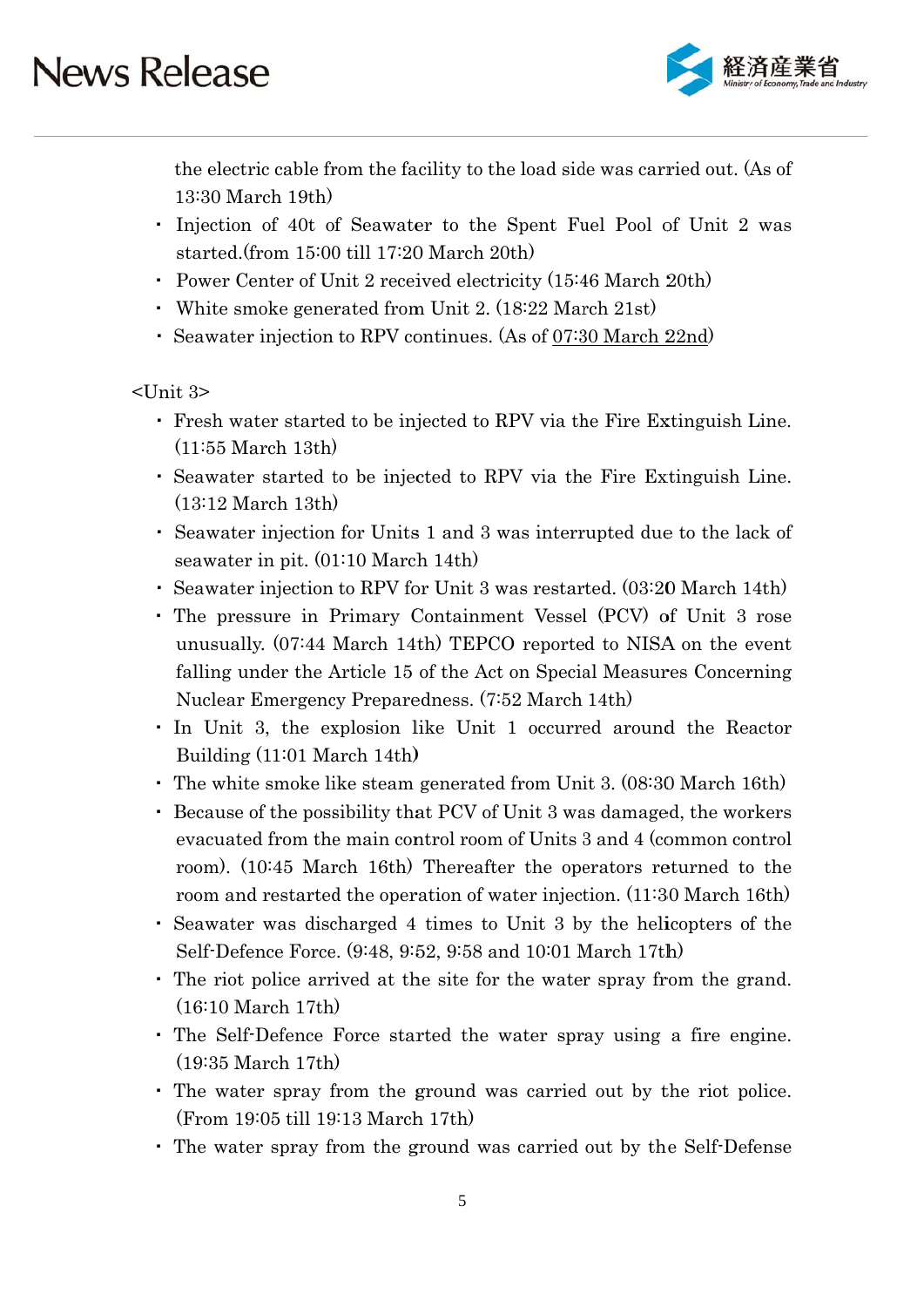

Force using 5 fire engines. (19:35, 19:45, 19:53, 20:00 and 20:07 March  $17th)$ 

- The water spray from the ground using 6 fire engines (6 tons of water spray per engine) was carried out by the Self-Defence Force. (From before  $14:00$  till  $14:38$  March  $18th$ )
- The water spray from the ground using a fire engine provided by the US Military was carried out. (Finished at 14:45 March 18th)
- Hyper Rescue Unit of Tokyo Fire Department (14 vehicles) arrived at the Main Gate (23:10 March 18th) and 6 vehicles of them entered the NPS in order to spray water from the ground. (23:30 March 18th)
- Hyper Rescue Unit of Tokyo Fire Department carried out the water spray. (Finished at 03:40 March 20th)
- The pressure in PCV of Unit 3 rose (320 kPa as of 11:00 March 20th). Preparation to lower the pressure was carried. Judging from the situation, immediate pressure relief was not required. Monitoring the pressure continues (120 kPa at 12:15 March 21st).
- On-site survey for leading electric cable (From 11:00 till 16:00 March  $20th)$
- Water spray over the Spent Fuel Pool of Unit 3 by Hyper Rescue Unit of Tokyo Fire Department was carried out (From 21:39 March 20th till  $03:58$  March  $21st$ .
- Works for the recovery of external power supply is being carried out.
- Gravish smoke generated from Unit 3. (At around 15:55 March 21st)
- $\cdot$  The smoke was confirmed to be died down. (17:55 March 21st)
- Seawater is being injected to RPV. (As of 07:30 March 22th)

 $\langle$ Unit 4>

- Because of the replacement work of the Shroud of RPV, no fuel was inside the RPV.
- . The temperature of water in the Spent Fuel Pool at Unit 4 had increased.  $(84 °C at 04:08 March 14th)$
- It was confirmed that a part of wall in the operation area of Unit 4 was damaged. (06:14 March 15th)
- The fire at Unit 4 occurred. (09:38 March 15th) TEPCO reported that the fire was extinguished spontaneously.  $(11:00 \text{ March } 15 \text{th})$
- The fire occurred at Unit 4. (5:45 March 16th) TEPCO reported that no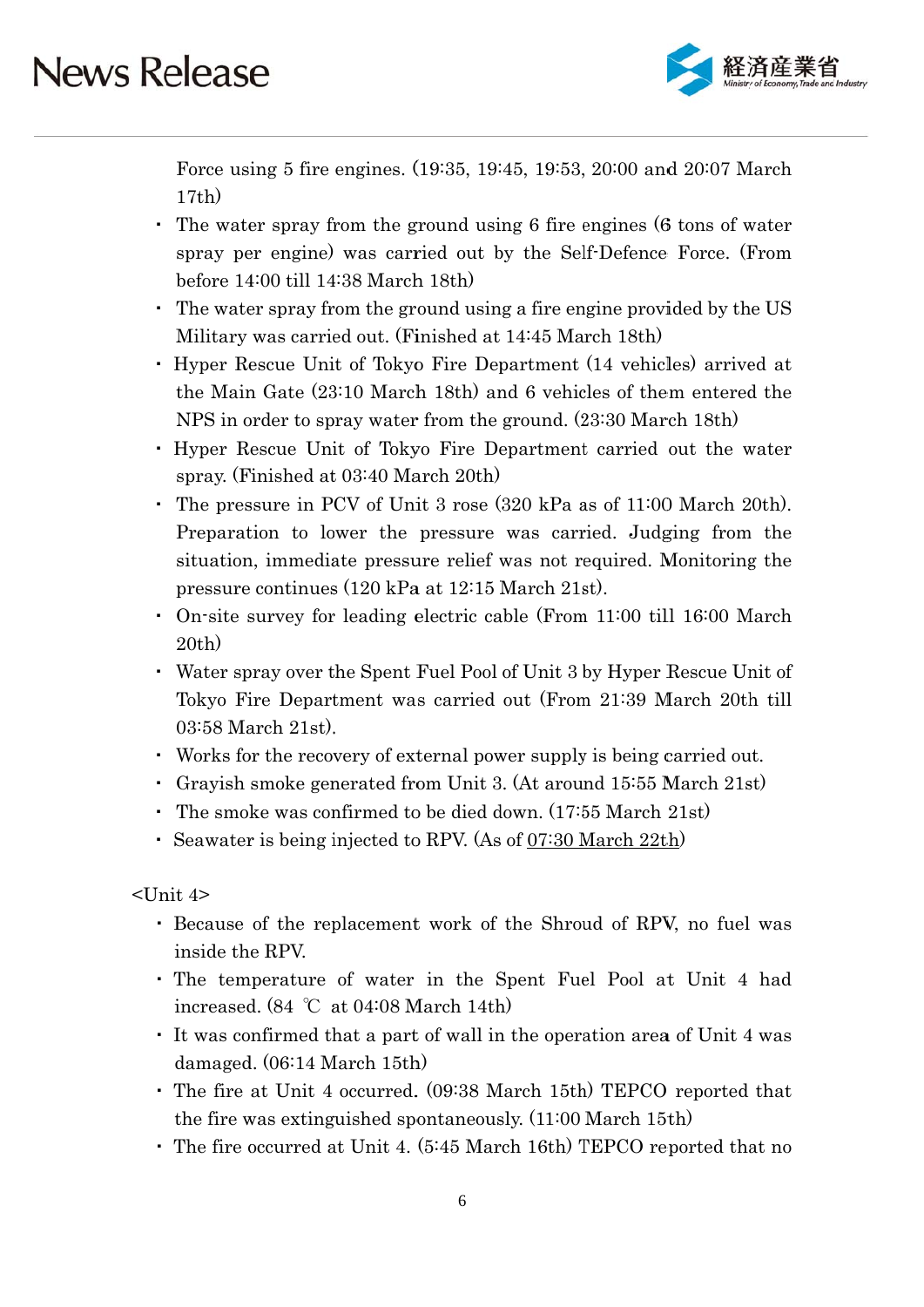

fire could be confirmed on the ground. (At around 06:15 March 16th)

- The Self-Defence Force started water spray over the Spent Fuel Pool of Unit 4 (09:43 March 20th).
- On-site survey for leading electric cable (From 11:00 till 16:00 March  $20th)$
- Water spray over the Spent Fuel Pool of Unit 4 by Self-Defence Force was started. (From around 18:30 till 19:46 March 20th).
- Water spray over the Spent Fuel Pool by Self-Defence Force using 13 fire engines was started (From 06:37 till 08:41 March 21st).
- Works for laying electricity cable to the Power Center was completed.  $(At around 15:00 March 21st).$

 $\sim$ Units 5 and 6>

- $\cdot$  The first unit of Emergency Diesel Generator (B) for Unit 6 is operating and supplying electricity. Water injection to RPV and the Spent Fuel Pool through the system of Make up Water Condensate (MUWC) is being carried out.
- The second unit of Emergency Diesel Generator (A) for Unit 6 started up.  $(04:22 \text{ March } 19 \text{th})$
- The pumps for Residual Heat Removal (RHR) (C) for Unit  $5(05:00)$ March 19th) and RHR (B) for Unit  $6(22.14 \text{ March } 19 \text{th})$  started up and recovered heat removal function. It cools Spent Fuel Pool with priority. (Power supply: Emergency Diesel Generator for Unit 6) (05:00 March)  $19th)$
- · Unit 5 under cold shut down (14:30 March 20th)
- Unit 6 under cold shut down (19:27 March 20th)
- Receiving electricity reached to the transformer of starter. (19:52 March  $20th)$
- Power supply to Unit 5 was switched from the Emergency Diesel Generator to the External Power Supply. (11:36 March 21st)

<Common Spent Fuel Pool>

- It was confirmed that the water level of Spent Fuel Pool was maintained full at after 06:00 March 18th.
- As of 09:00 March 19th, the water temperature in the pool is  $57^{\circ}$ C.
- Water spray over the Common Spent Fuel Pool was started (From 10:37)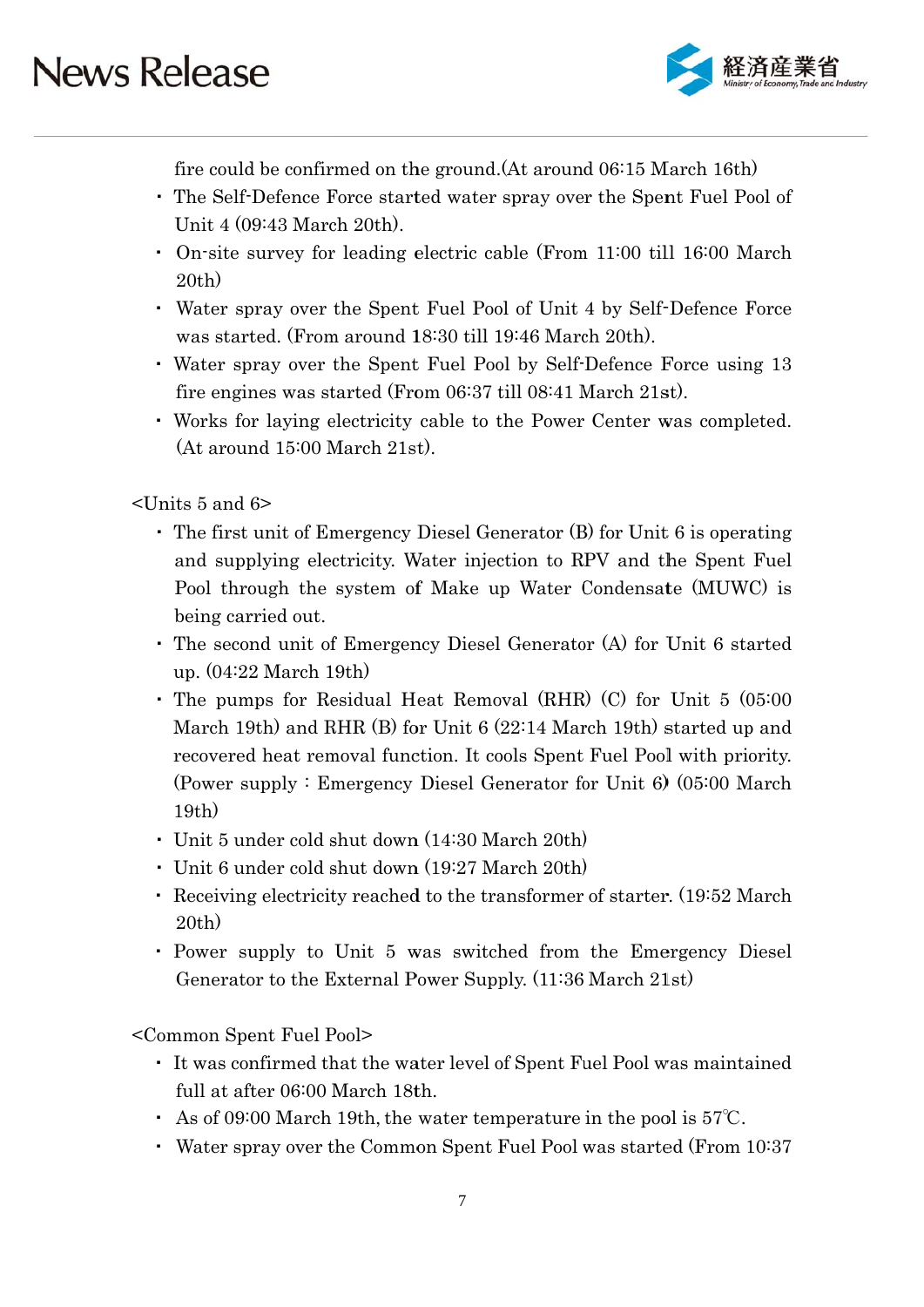

till  $15:30$  March  $21st$ 

• As of 16:30 March 21st, water temperature of the pool was around  $61^{\circ}$ C.

#### • Fukushima Dai-ni NPS (TEPCO)

(Naraha Town / Tomioka Town, Futaba County, Fukushima Prefecture.)

#### (1) The state of operation

| Unit1 $(1,100MWe)$ : |            | automatic shutdown, cold shut down at 17:00, |  |  |  |
|----------------------|------------|----------------------------------------------|--|--|--|
|                      | March 14th |                                              |  |  |  |
| Unit2 $(1,100MWe)$ : |            | automatic shutdown, cold shut down at 18:00, |  |  |  |
|                      | March 14th |                                              |  |  |  |
| Unit3 $(1,100MWe)$ : |            | automatic shutdown, cold shut down at 12:15, |  |  |  |
|                      | March 12th |                                              |  |  |  |
| Unit4 $(1,100MWe)$ : |            | automatic shutdown, cold shut down at 07:15, |  |  |  |
|                      | March 15th |                                              |  |  |  |

|                                             | Unit          | Unit 1           | Unit 2           | Unit 3           | Unit 4           |
|---------------------------------------------|---------------|------------------|------------------|------------------|------------------|
| Reactor<br>Pressure <sup>*1</sup>           | MPa           | 0.14             | 0.12             | 0.11             | 0.15             |
| Reactor<br>water<br>temperature             | $\gamma$      | 32.2             | 29.1             | 33.7             | 31.3             |
| Reactor<br>water<br>$level^*2$              | mm            | 7,996            | 10,246           | 8,194            | 8,785            |
| Suppression<br>pool<br>water<br>temperature | $\mathcal{C}$ | 25               | 24               | 25               | 29               |
| Suppression<br>pool pressure                | kPa<br>(abs)  | 118              | 107              | 104              | 105              |
| Remarks                                     |               | cold<br>shutdown | cold<br>shutdown | cold<br>shutdown | cold<br>shutdown |

(2) Major plant parameters (As of 07:00 March 22nd)

\*1: Converted from reading value to absolute pressure

\*2: Distance from the top of fuel

(3) Report concerning other incidents

• TEPCO reported to NISA the event in accordance with the Article 10 of the Act on Special Measures Concerning Nuclear Emergency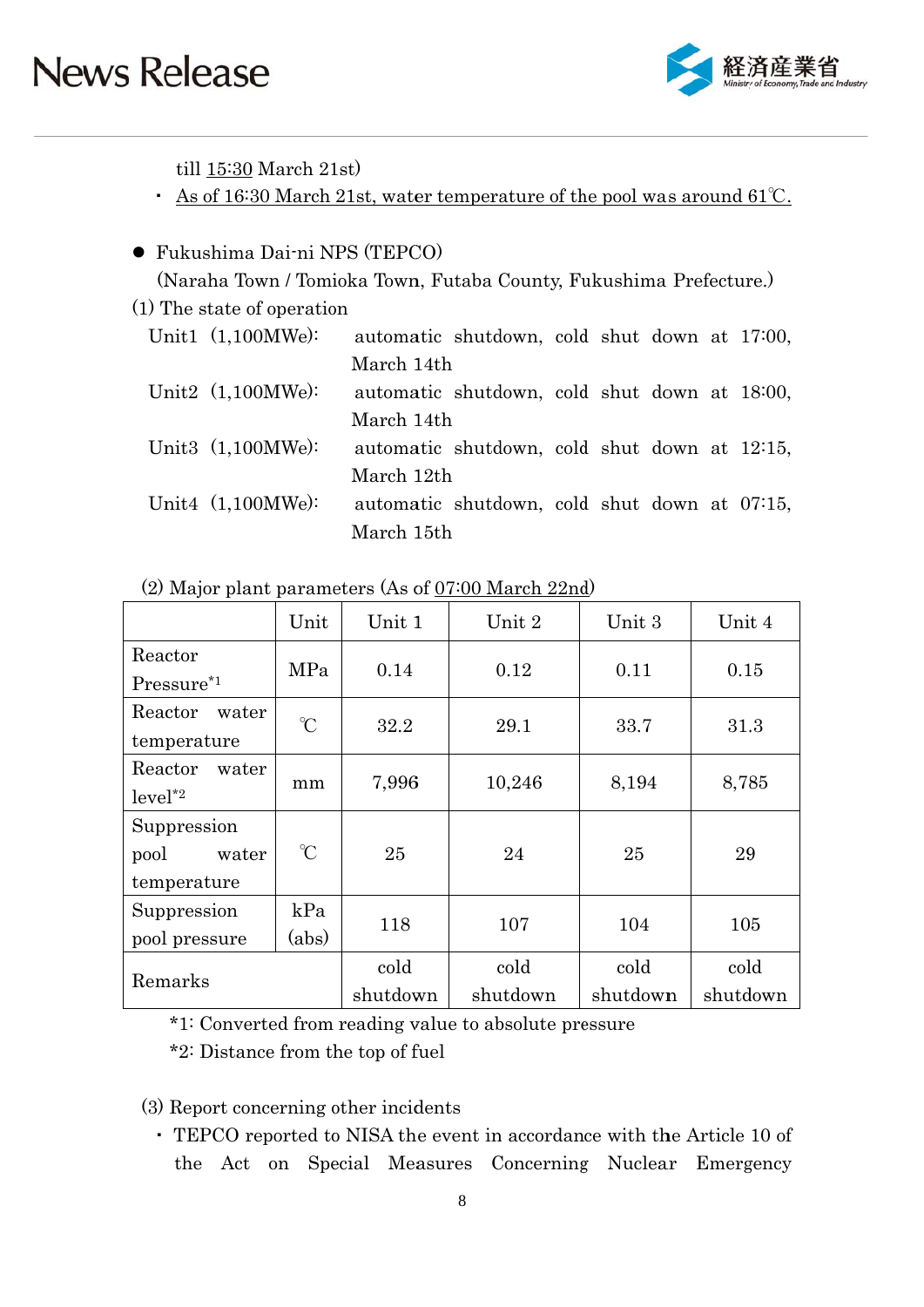

Preparedness regarding Unit 1. (18:08 March 11th)

- TEPCO reported to NISA the events in accordance with the Article 10 regarding Units 1, 2 and 4. (18:33 March 11th)
- TEPCO reported to NISA the event (Loss of pressure suppression function) falling under the Article 15 of the Act on Special Measures Concerning Nuclear Emergency Preparedness regarding Unit 1. (5:22) March 12th)
- TEPCO reported to NISA the event (Loss of pressure suppression function) falling under the Article 15 of the Act on Special Measures Concerning Nuclear Emergency Preparedness regarding Unit 2. (5:32) March 12th)
- TEPCO reported to NISA the event (Loss of pressure suppression function) falling under the Article 15 of the Act on Special Measures Concerning Nuclear Emergency Preparedness regarding Unit 4 of Fukushima Dai-ni NPS. (6:07 March 12th)
- Onagawa NPS (Tohoku Electric Power Co. Inc.)

(Onagawa Town, Oga County and Ishinomaki City, Miyagi Prefecture)

(1) The state of operation

| Unit 1 $(524\text{MWe})$ : automatic shutdown, cold shut down at 0.58, March |
|------------------------------------------------------------------------------|
| 12th                                                                         |
| Unit 2 (825MWe): automatic shutdown, cold shut down at earthquake            |

Unit  $3(825MWe)$ : automatic shutdown, cold shut down at 1:17, March  $12th$ 

(2) Readings of monitoring post, etc.

MP2 (Monitoring at the North End of Site Boundary) approx.  $6,500$  nGy/h  $(19:00$  March 14th)  $\rightarrow$ approx. 5,400 nGy/h (19:00 March 15th)

- (3) Report concerning other incidents
	- Fire Smoke on the first basement of the Turbine Building was confirmed to be extinguished.  $(22:55$  on March 11th)
	- Tohoku Electric Power Co. reported to NISA in accordance with the Article 10 of the Act on Special Measures Concerning Nuclear Emergency Preparedness. (13:09 March 13th)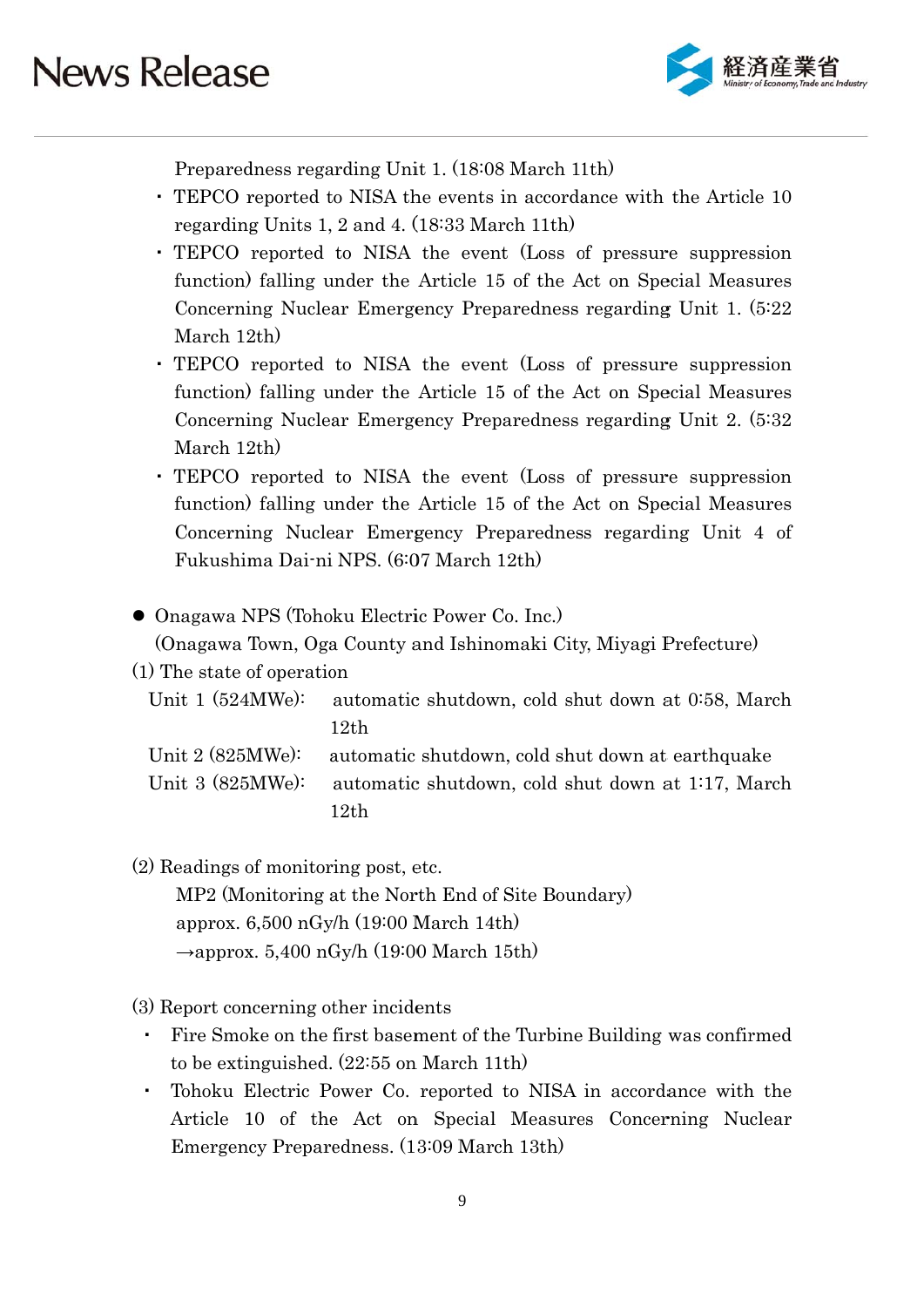

#### 2. Action taken by NISA

(March 11th)

- 14:46 Set up of the NISA Emergency Preparedness Headquarters (Tokyo) immediately after the earthquake
- 15:42 TEPCO reported to NISA in accordance with the Article 10 of the Act on Special Measures Concerning Nuclear Emergency Preparedness regarding Fukushima Dai-ichi NPS.
- 16:36 TEPCO recognized the event (Inability of water injection of the Emergency Core Cooling System) in accordance with the Article 15 of the Act on Special Measures Concerning Nuclear Emergency Preparedness regarding Units 1 and 2 of Fukushima Dai-ichi NPS. (Reported to NISA at 16:45)
- 18:08 Regarding Unit 1 of Fukushima Dai-ni NPS, TEPCO reported to NISA in accordance with the Article 10 of the Act on Special Measures Concerning Nuclear Emergency Preparedness.
- 18:33 Regarding Units 1, 2 and 4 of Fukushima Dai-ni NPS, TEPCO reported to NISA in accordance with the Article 10 of Act on Special Measures Concerning Nuclear Emergency Preparedness.
- 19:03 The Government declared the state of nuclear emergency. (Establishment of Government Nuclear Emergency Response Headquarters and Local Emergency Response Headquarters)
- 20:50 Fukushima Prefecture's Emergency Response Headquarters issued a direction for the residents within 2 km radius from Unit 1 of Fukushima Dai-ichi NPS to evacuate. (The population of this area is  $1,864.$
- 21:23 Directives from Prime Minister to the Governor of Fukushima Prefecture, the Mayor of Okuma Town and the Mayor of Futaba Town were issued regarding the event occurred at Fukushima Dai-ichi NPS, TEPCO, in accordance with the Paragraph 3, the Article 15 of the Act on Special Measures Concerning Nuclear Emergency Preparedness as follows:
	- Direction for the residents within 3km radius from Unit 1 of Fukushima Dai-ichi NPS to evacuate
	- Direction for the residents within 10km radius from Unit 1 of Fukushima Dai-ichi NPS to stay in-house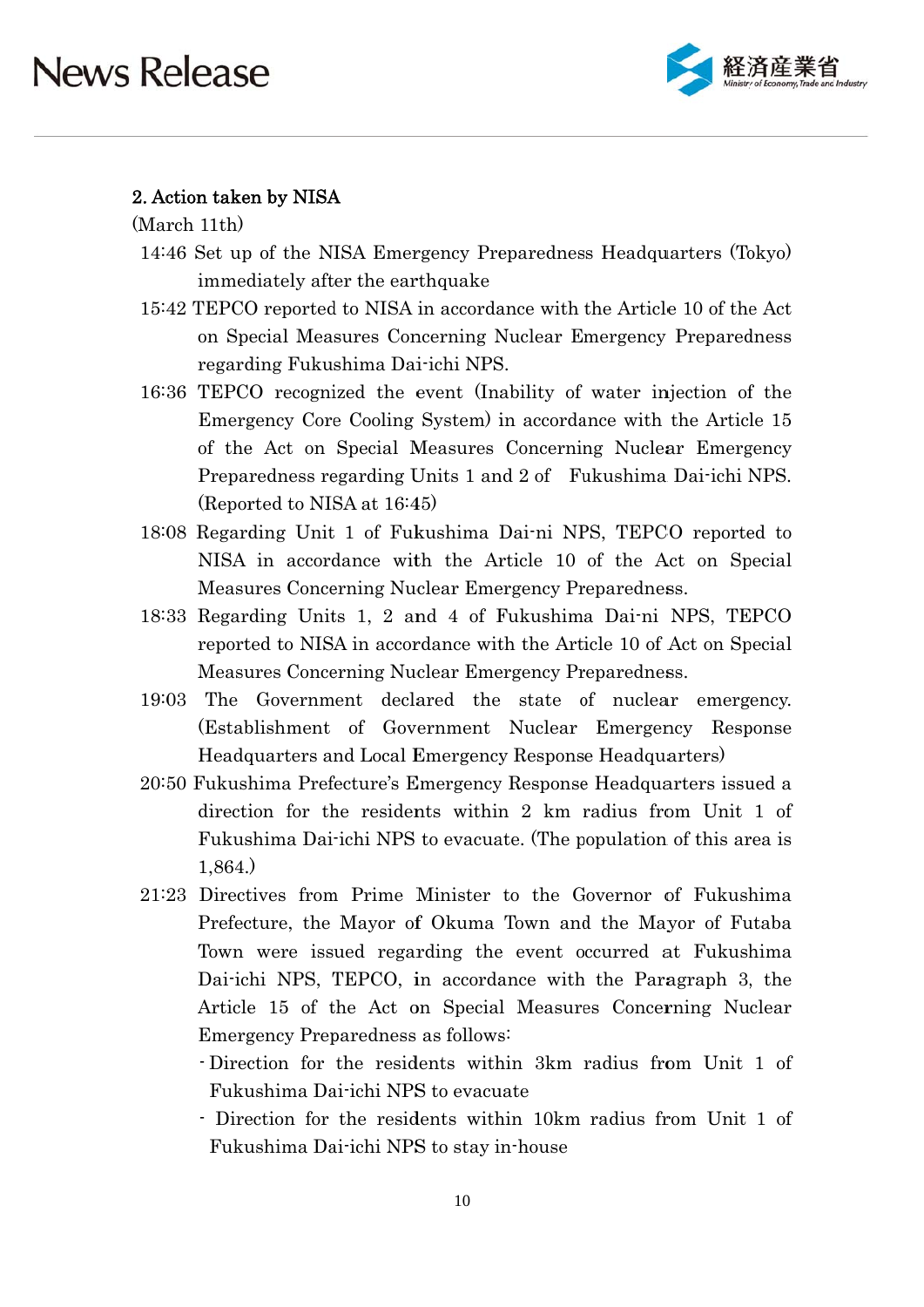

24:00 Vice Minister of Economy, Trade and Industry, Ikeda arrived at the **Local Emergency Response Headquarters** 

 $(March12th)$ 

- 05:22 Regarding Unit 1 of Fukushima Dai-ni NPS, TEPCO recognized the event (Loss of pressure suppression function) to fall under the Article 15 of the Act on Special Measures Concerning Nuclear Emergency Preparedness. (Reported to NISA at 06:27)
- 05:32 Regarding Unit 2 of Fukushima Dai-ni NPS, TEPCO recognized the event (Loss of pressure suppression function) to fall under the Article 15 of the Act on Special Measures Concerning Nuclear Emergency Preparedness.
- 05:44 Residents within 10km radius from Unit 1 of Fukushima Dai-ichi NPS shall evacuate by the Prime Minister Directive.
- 06:07 Regarding of Unit 4 of Fukushima Dai-ni NPS, TEPCO recognized the event (Loss of pressure suppression function) to fall under the Article 15 of the Act on Special Measures Concerning Nuclear Emergency Preparedness.
- 06:50 In accordance with the Paragraph 3, the Article 64 of the Nuclear Regulation Act, the order was issued to control the internal pressure of PCV of Units 1 and 2 of Fukushima Dai-ichi NPS.
- 07:45 Directives from Prime Minister to the Governor of Fukushima Prefecture, the Mayors of Hirono Town, Naraha Town, Tomioka Town and Okuma Town were issued regarding the event occurred at Fukushima Dai-ni NPS, TEPCO, pursuant to the Paragraph 3, the Article 15 of the Act on Special Measures Concerning Nuclear Emergency Preparedness as follows:
	- Direction for the residents within 3km radius from Fukushima Dai-ni NPS to evacuate
	- Direction for the residents within 10km radius from Fukushima Dai-ni NPS to stay in-house
- 17:00 TEPCO reported to NISA the event (Unusual increase of radiation dose at the site boundary) falling under the Article 15 of the Act on Special Measures Concerning Nuclear Emergency Preparedness regarding Fukushima Dai-ichi NPS.
- 17:39 Prime Minister directed evacuation of the residents within the 10 km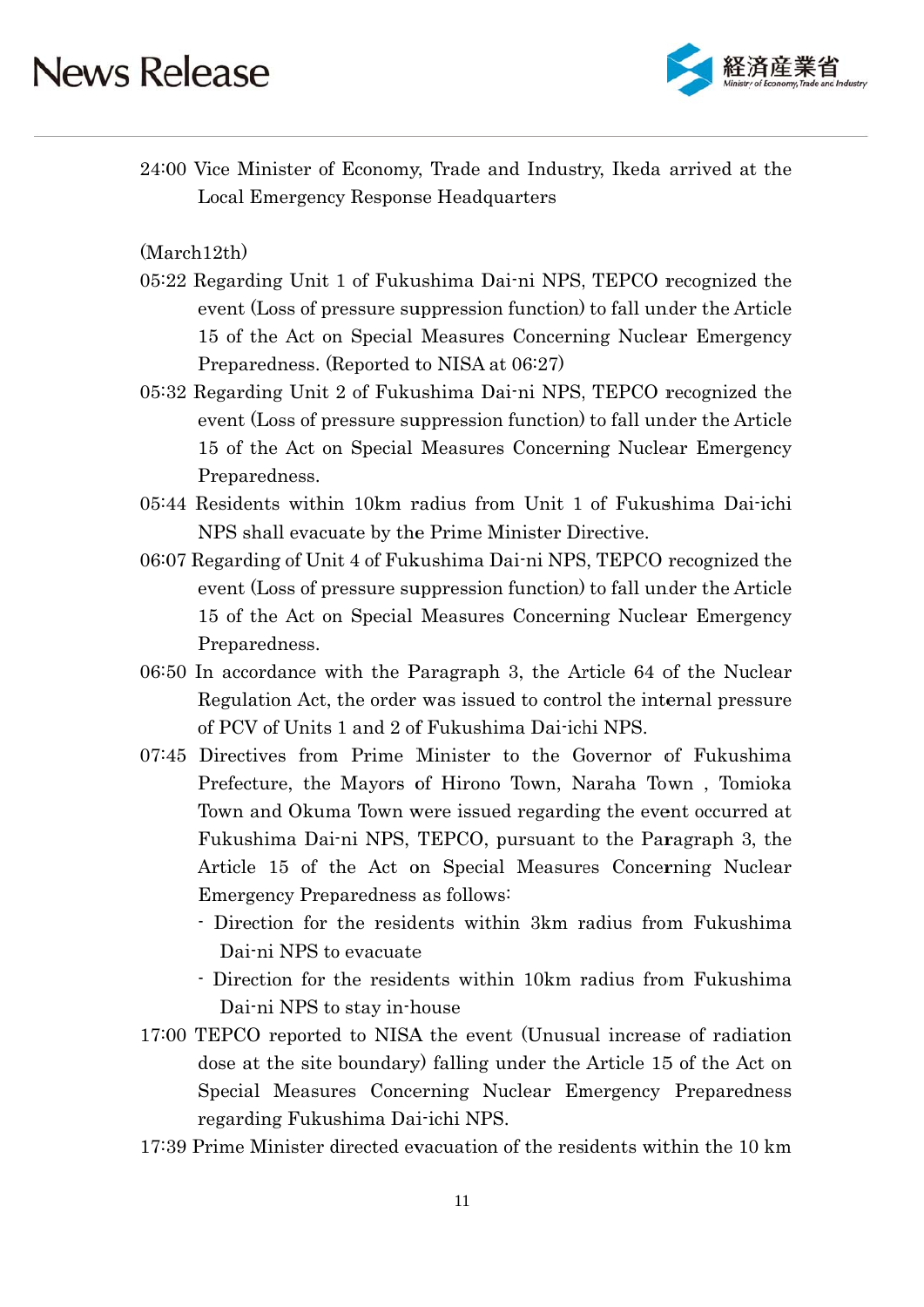

radius from Fukushima Dai-ni NPS.

- 18:25 Prime Minister directed evacuation of the residents within the 20 km radius from Fukushima Dai-ichi NPS.
- 19:55 Directives from Prime Minister was issued regarding seawater injection to Unit 1 of Fukushima Dai-ichi NPS.
- 20:05 Considering the Directives from Prime Minister and pursuant to the Paragraph 3, the Article 64 of the Nuclear Regulation Act, the order was issued to inject seawater to Unit 1 of Fukushima Dai-ichi NPS and so on.
- 20:20 At Unit 1 of Fukushima Dai-ichi NPS, seawater injection started.

(March 13th)

- 05:38 TEPCO reported to NISA the event (Total loss of coolant injection function) falling under the Article 15 of the Act on Special Measures Concerning Nuclear Emergency Preparedness regarding Unit 3 of Fukushima Dai-ichi NPS. Recovering efforts by TEPCO of the power source and coolant injection function and the work on venting were under way.
- 09:01 TEPCO reported to NISA the event (Unusual increase of radiation dose at the site boundary) falling under the Article 15 of the Act on Special Measures Concerning Nuclear Emergency Preparedness regarding Fukushima Dai-ichi NPS.
- 09:08 Pressure suppression and fresh water injection started for Unit 3 of Fukushima Dai-ichi NPS.
- 09:20 The Pressure Vent Valve of Unit 3 of Fukushima Dai-ichi NPS was opened.
- 09:30 Directive was issued for the Governor of Fukushima Prefecture, the Mayors of Okuma Town, Futaba Town, Tomioka Town and Namie Town in accordance with the Act on Special Measures Concerning Nuclear Emergency Preparedness on the contents of radioactivity decontamination screening.
- 09:38 TEPCO reported to NISA that Unit 1 of Fukushima Dai-ichi NPS reached a situation specified in the Article 15 of the Act on Special Measures Concerning Nuclear Emergency Preparedness.
- 13:09 Tohoku Electric Power Co. reported to NISA that Onagawa NPS reached a situation specified in the Article 10 of the Act on Special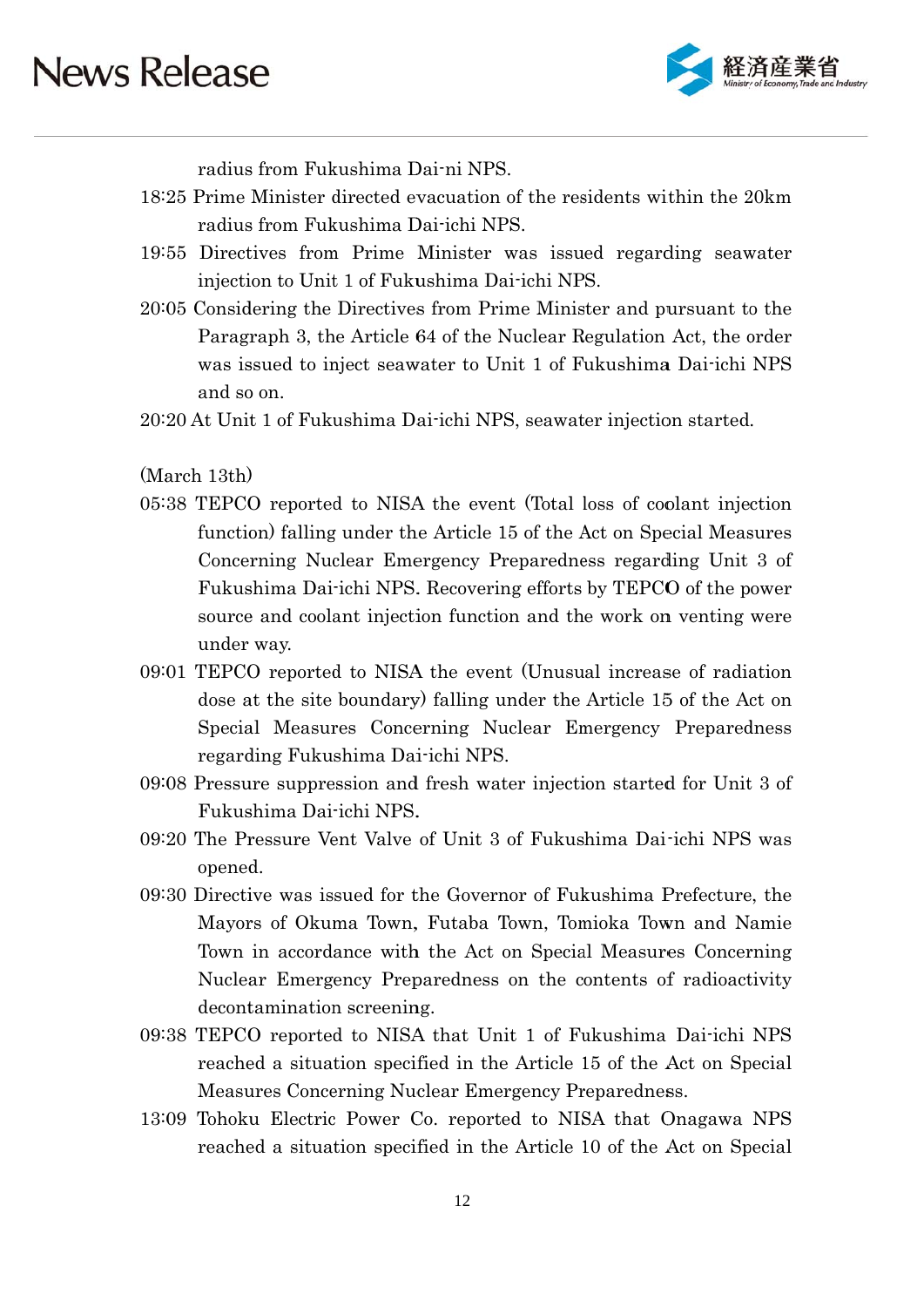

Measures Concerning Nuclear Emergency Preparedness.

- 13:12 Fresh water injection was switched to seawater injection for Unit 3 of Fukus shima Dai -ichi NPS. .
- 14:36 TEPCO reported to NISA the event (Unusual increase of radiation dose at the site boundary) falling under the Article 15 of the Act on Special Measures Concerning Nuclear Emergency Preparedness regarding Fukushima Dai-ichi NPS.

(Ma arch 14th)

- (March 14th)<br>01:10 Seawater injection for Units 1 and 3 of Fukushima Dai-ichi NPS were temporarily interrupted due to the lack of seawater in pit.
- 03:20 Seawater injection for Unit 3 of Fukushima Dai-ichi NPS was restar ted.
- 04:40 TEPCO reported to NISA the event (Unusual increase of radiation dose at the site boundary) falling under the Article 15 of the Act on Special Measures Concerning Nuclear Emergency Preparedness regarding Fukushima Dai-ichi NPS.
- 05:38 TEPCO reported to NISA the event (Unusual increase of radiation dose at the site boundary) falling under the Article 15 of the Act on Special Measures Concerning Nuclear Emergency Preparedness regarding Fukushima Dai-ichi NPS.
- 07:52 TEPCO reported to NISA the event (Unusual rise of the pressure in PCV) falling under the Article 15 of the Act on Special Measures Concerning Nuclear Emergency Preparedness regarding Unit 3 of Fukus shima Dai -ichi NPS. .
- 13:25 Regarding Unit 2 of Fukushima Dai-ichi NPS, TEPCO recognised the event (Loss of reactor cooling function) to fall under the Article 15 of the Act on Special Measures Concerning Nuclear Emergency Preparedness.
- 22:13 TEPCO reported to NISA in accordance with the Article 10 of the Act on Special Measures Concerning Nuclear Emergency Preparedness regarding Fukushima Dai-ni NPS.
- 22:35 TEPCO reported to NISA the event (Unusual increase of radiation dose at the site boundary) falling under the Article 15 of the Act on Special Measures Concerning Nuclear Emergency Preparedness regarding Fukushima Dai-ichi NPS.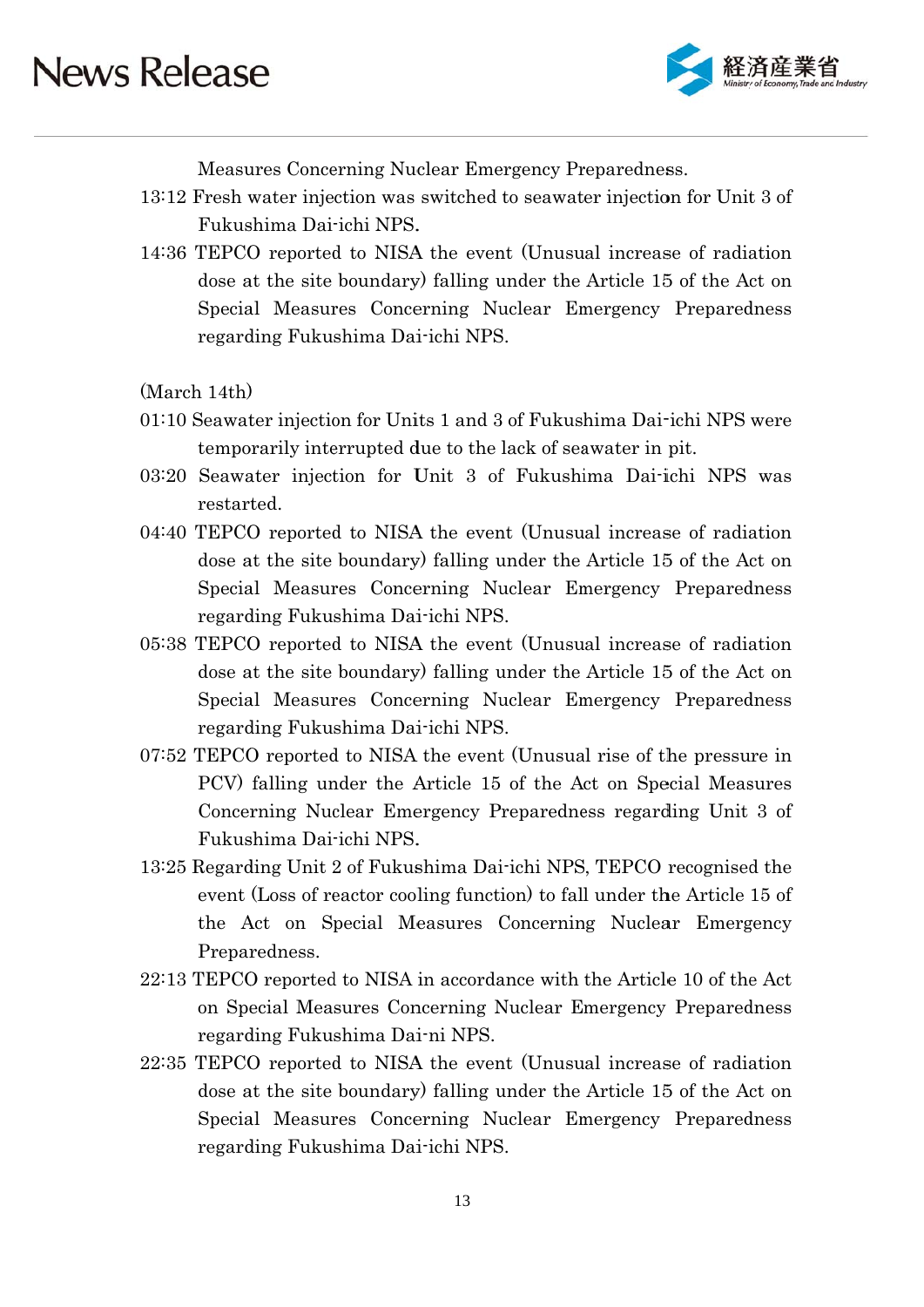

 $(March 15th)$ 

- 00:00: The acceptance of experts from IAEA was decided. NISA agreed to accept the offer of dispatching of the expert on NPS damage from IAEA considering the intention by Mr. Amano, Director General of IAEA. Therefore, the schedule of expert acceptance will be planned from now on according to the situation.
- 00:00: NISA also decided the acceptance of experts dispatched from NRC.
- 07:21 TEPCO reported to NISA the event (Unusual increase of radiation dose at the site boundary) falling under the Article 15 of the Act on Special Measures Concerning Nuclear Emergency Preparedness regarding Fukushima Dai-ichi NPS.
- 07:24 Incorporated Administration Agency, Japan Atomic Energy Agency (JAEA) reported to NISA in accordance with the Article 10 of the Act on Special Measures Concerning Nuclear Emergency Preparedness regarding Nuclear Fuel Cycle Engineering Laboratories, Tokai Research and Development Centre.
- 07:44 JAEA reported to NISA in accordance with the Article 10 of the Act on Special Measures Concerning Nuclear Emergency Preparedness regarding Nuclear Science Research Institute.
- 08:54 TEPCO reported to NISA the event (Unusual increase of radiation dose at the site boundary) falling under the Article 15 of the Act on Special Measures Concerning Nuclear Emergency Preparedness regarding Fukushima Dai-ichi NPS.
- 10:30 According to the Nuclear Regulation Act, Minister of Economy, Trade and Industry issued the directions as follows.
	- For Unit 4: To extinguish fire and to prevent the occurrence of re-criticality
	- For Unit 2: To inject water to reactor vessel promptly and to vent Drywell.
- 10:59 Considering the possibility of lingering situation, it was decided that the function of the Local Emergency Response Headquarters was moved to the Fukushima Prefectural Office.
- 11:00 Prime Minister directed the in-house stay area.

In-house stay was additionally directed to the residents in the area from 20 km to 30 km radius from Fukushima Dai-ichi NPS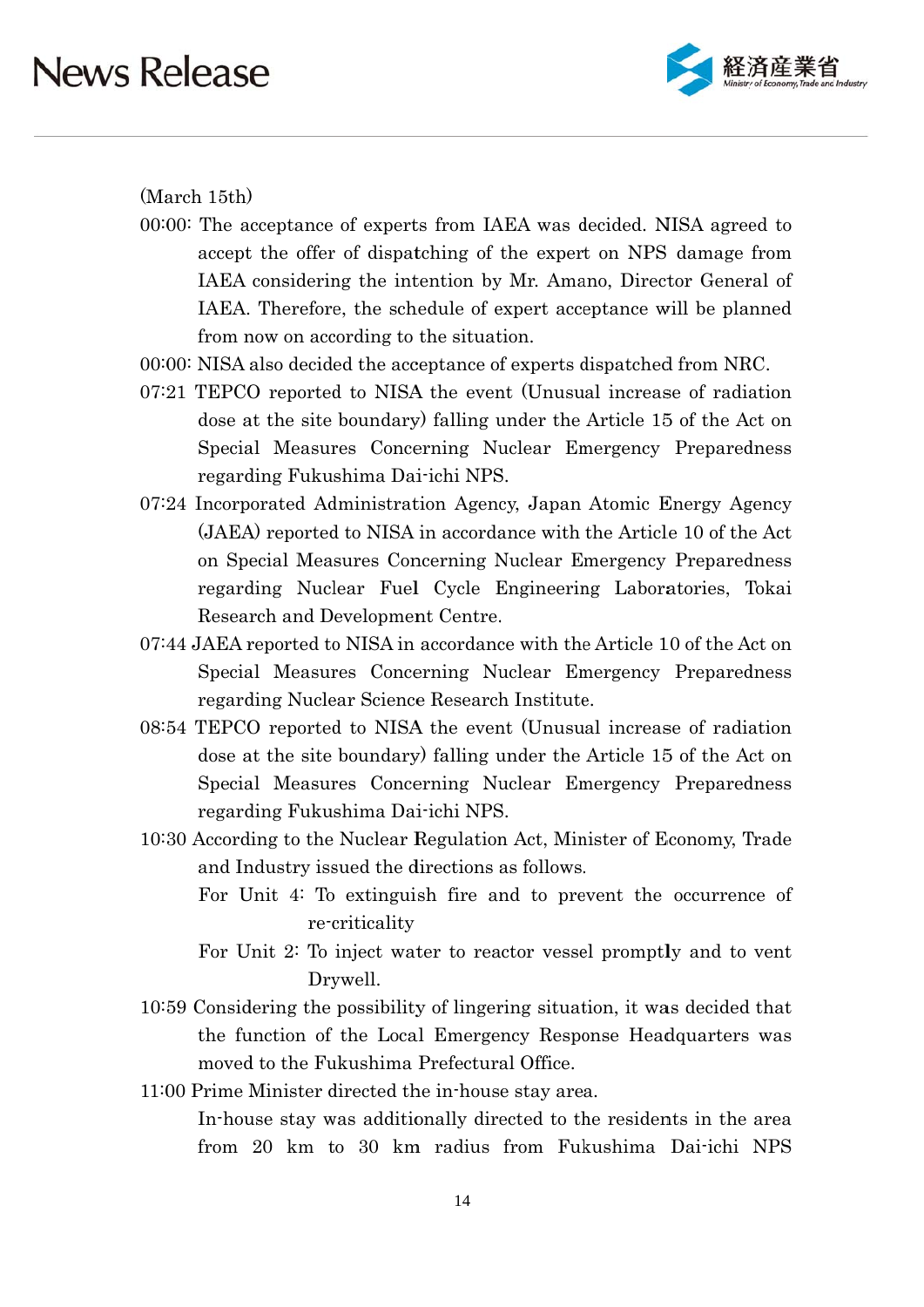

considering in-reactor situation.

- 16:30 TEPCO reported to NISA the event (Unusual increase of radiation dose at the site boundary) falling under the Article 15 of the Act on Special Measures Concerning Nuclear Emergency Preparedness regarding Fukushima Dai-ichi NPS.
- 22:00 According to the Nuclear Regulation Act, Minister of Economy, Trade and Industry issued the following direction.

For Unit 4: To implement the injection of water to the Spent Fuel Pool.

23:46 TEPCO reported to NISA the event (Unusual increase of radiation dose at the site boundary) falling under the Article 15 of the Act on Special Measures Concerning Nuclear Emergency Preparedness regarding Fukushima Dai-ichi NPS.

(March 18th)

- 13:00 Ministry of Education, Culture, Sports, Science and Technology decided to reinforce the nation-wide monitoring survey in the emergency of Fukushima Dai-ichi and Dai-ni NPS.
- 15:55 TEPCO reported to NISA on the accidents and failure at Units 1, 2, 3 and 4 of Fukushima Dai-ichi NPS (Leakage of the radioactive materials inside of the reactor buildings to non-controlled area of radiation) pursuant to the Article 62-3 of the Nuclear Regulation Act.
- 16:48 Japan Atomic Power Co. reported to NISA accidents and failures in Tokai NPS (Failure of the seawater pump motor of the emergency diesel generator  $2C$  pursuant to the Article  $62-3$  of the Nuclear Regulation Act.

 $(March 19th)$ 

07:44 The second unit of Emergency Diesel Generator (A) for Unit 6 started up.

TEPCO reported to NISA that the pump for RHR (C) for Unit 5 started up and started to cooling Spent Fuel Storage Pool. (Power supply: Emergency Diesel Generator for Unit 6)

08:58 TEPCO reported to NISA the event (Unusual increase of radiation dose at the site boundary) falling under the Article 15 of the Act on Special Measures Concerning Nuclear Emergency Preparedness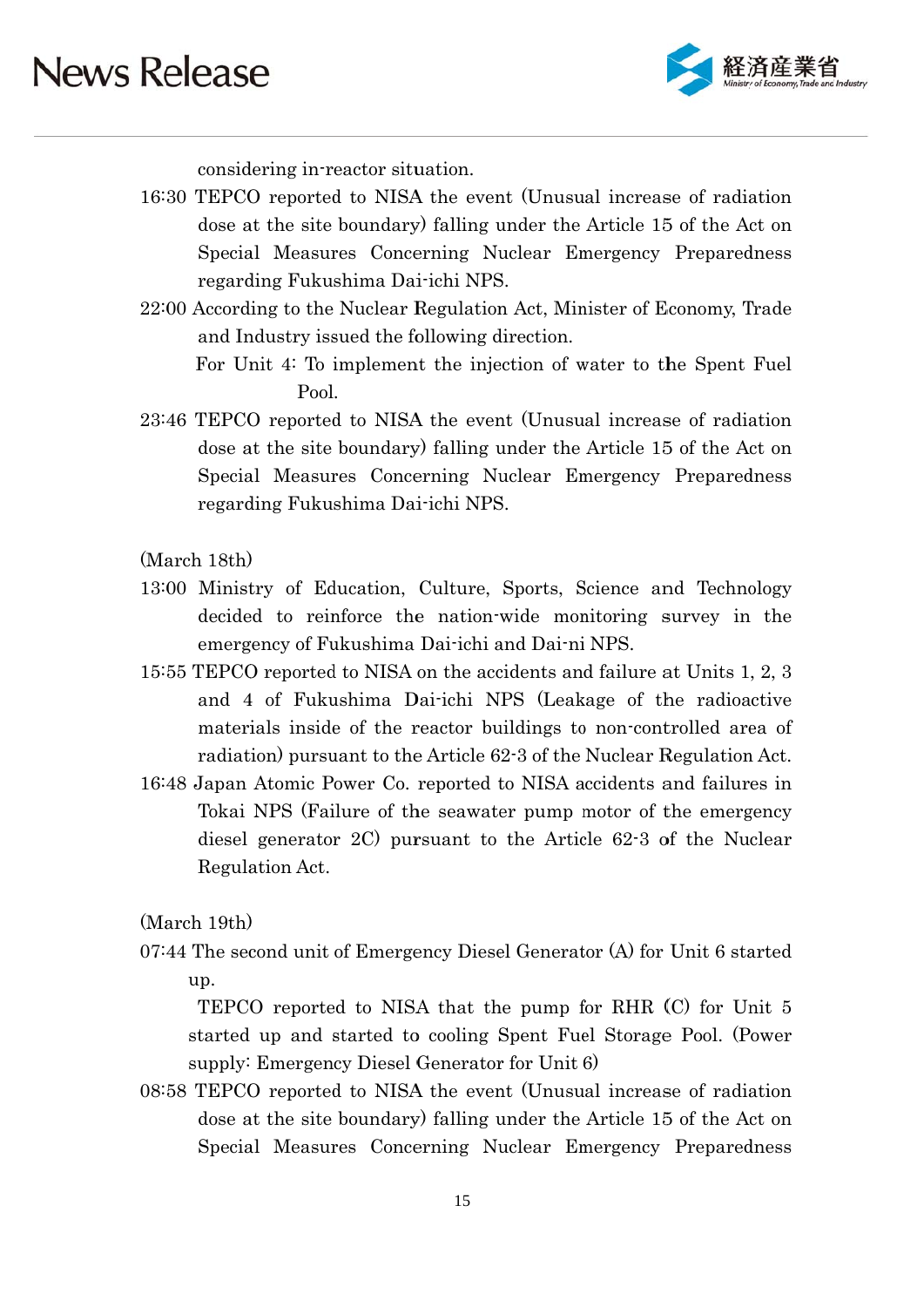

regarding Fukushima Dai-ichi NPS.

(March 20th)

23:30 Directive from Local Emergency Response Headquarters to the Prefectural Governor and the heads of cities, towns and villages (Tomioka Town, Hutaba Town, Okuma Town, Namie Town, Kawauchi Village, Naraha Town, Minamisouma City, Tamura City, Kazurao Village, Hirono Town, Iwaki City and Iidate Village) was issued regarding the change of the reference value for the screening level for decontamination of radioactivity.

(March 21st)

- 07:45 Directive titled as "Administration of the stable Iodine" was issued from Local Emergency Response Headquarters to the Prefectural Governor and the heads of cities, towns and villages (Tomioka Town, Hutaba Town, Okuma Town, Namie Town, Kawauchi Village, Naraha Town, Minamisouma City, Tamura City, Kazurao Village, Hirono Town, Iwaki City and Iidate Village), which directs the above-mentioned governor and the heads to administer stable Iodine under the direction of the headquarters and in the presence of medical experts, and not to administer it on personal judgements.
- 16:45 Directive titled as "Ventilation for using heating equipments within the in-house evacuation zone" was issued from the Head of Local Emergency Response Headquarters to the Prefectural Governor and the heads of cities, towns and villages (Tomioka Town, Hutaba Town, Okuma Town, Namie Town, Kawauchi Village, Naraha Town, Minamisouma City, Tamura City, Kazurao Village, Hirono Town, Iwaki City and Iidate Village), which directs the above-mentioned governor and heads to publicly announce the guidance to the residents within the in-house evacuation zone, concerning the indoor use of heating equipments that require ventilation, in order to avoid poisoning from carbon monoxide and to reduce exposure.

The Directive from the Head of Government Nuclear Emergency Response Headquarters to the Prefectural Governors of Fukushima, Ibaraki, Tochigi and Gunma was issued, which direct the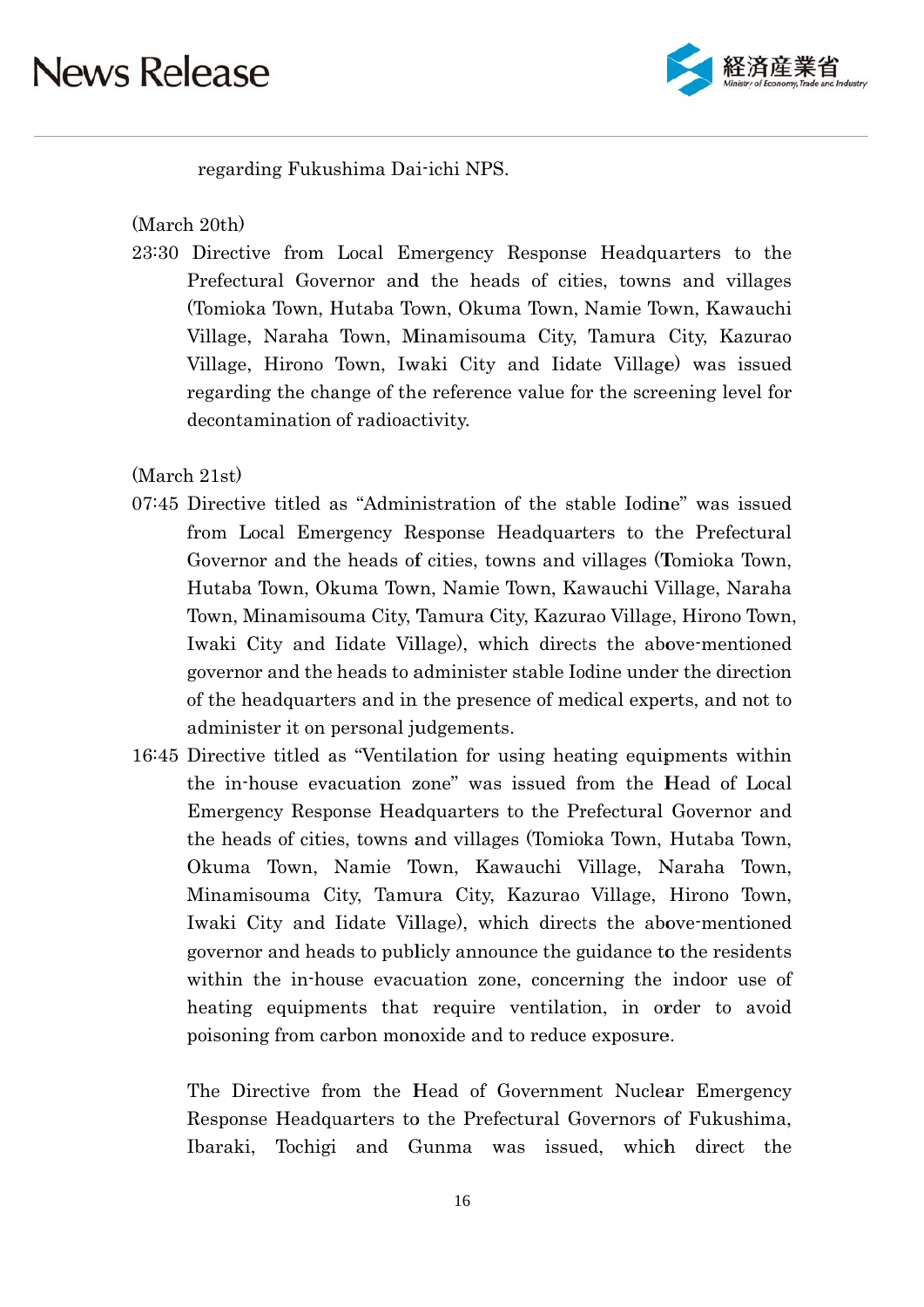

above mentioned governors to issue a request to relevant businesses and people to suspend shipment of spinach, *Kakina* (a green vegetable) and raw milk for the time being.

- $\leq$  Possibility on radiation exposure (As of 07:30 March 22nd)  $\geq$
- 1. Exposure of residents
- (1) Including the about 60 evacues from Futaba Public Welfare Hospital to Nihonmatsu City Fukushima Gender Equality Centre, as the result of measurement of 133 persons at the Centre, 23 persons counted more than 13,000 cpm were decontaminated.
- (2) The 35 residents transferred from Futaba Public Welfare Hospital to Kawamata Town Saiseikai Kawamata Hospital by private bus arranged by Fukushima Prefecture were judged to be not contaminated by the Prefectural Response Centre.
- (3) As for the about 100 residents in Futaba Town evacuated by bus, the results of measurement for 9 of the 100 residents were as follows. The evacuees, moving outside the Prefecture (Miyagi Prefecture), were divided into two groups, which joined later to Nihonmatsu City Fukushima Gender Equality Centre.

| No. of Counts                           | No. of Persons |
|-----------------------------------------|----------------|
| $18,000$ cpm                            |                |
| 30,000-36,000cpm                        |                |
| $40,000$ cpm                            |                |
| little less than 40,000cpm <sup>*</sup> |                |
| very small counts                       |                |

<sup>\*(</sup>These results were measured without shoes, though the first measurement exceeded 100,000cpm)

(4) The screening was started at the Off site Centre in Okuma Town from March 12th to 15th, 162 people received examination until now. At the beginning, the reference value was set at  $6,000$ cpm. 110 people were at the level below  $6,000$  cpm and 41 people were at the level of  $6,000$  cpm or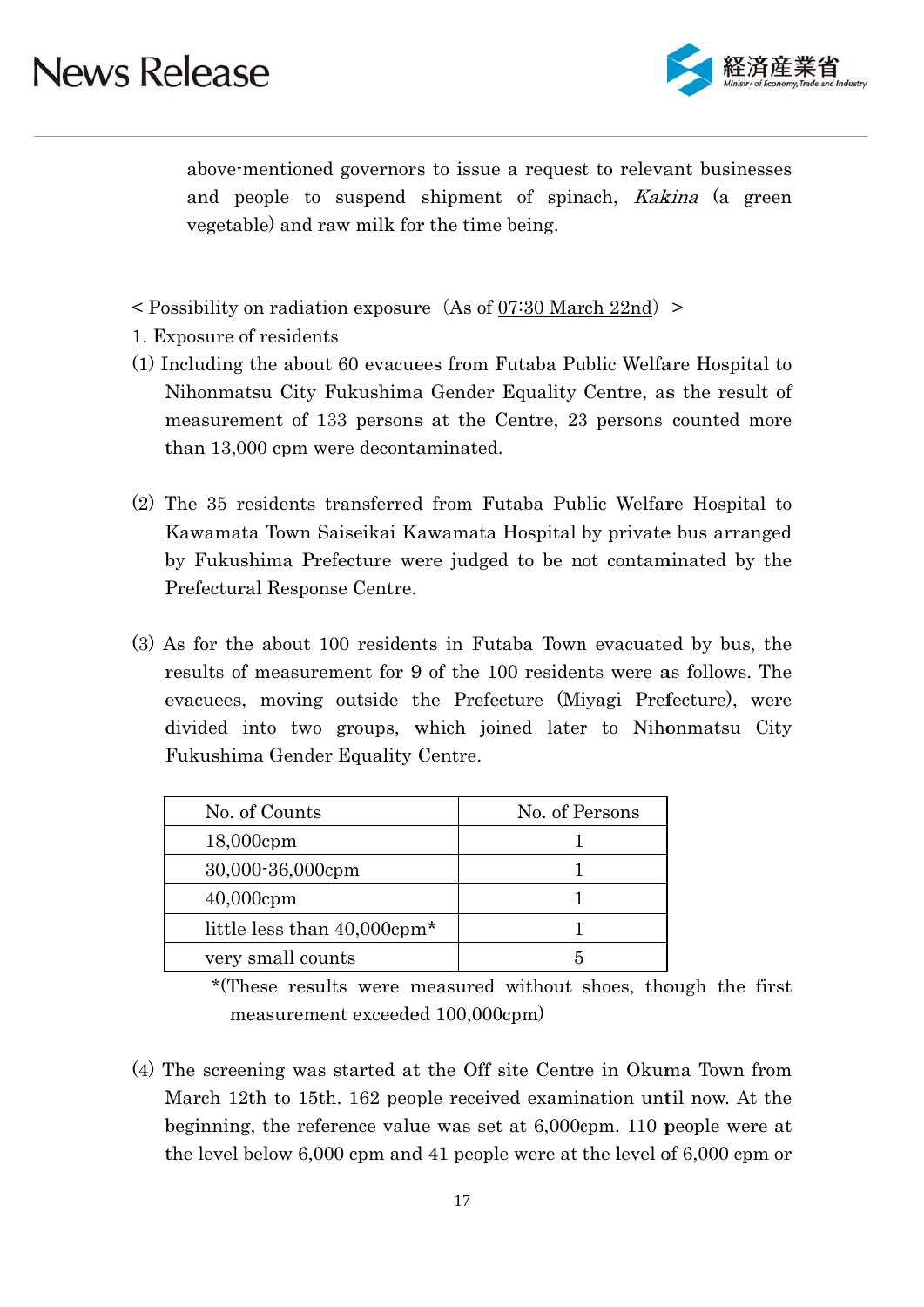

more. When the reference value was increased to 13,000 cpm afterward, 8 people were at the level below 13,000 cpm and 3 people are at the level of  $13,000$  cpm or more.

The 5 out of 162 people examined were transported to hospital after being decontaminated.

- (5) The Fukushima Prefecture carried out the evacuation of patients and personnel of the hospitals located within 10km area. The screening of all the members showed that 3 persons have the high counting rate. These members were transported to the secondary medical institute of exposure. As a result of the screening on 60 fire fighting personnel involved in the transportation activities, the radioactivity higher than twice of the back ground was detected on 3 members. Therefore, all the 60 members were decontaminated.
- 2. Exposure of workers
- (1) As for the 18 workers conducting operations in Fukushima Dai-ichi NPS, results of measurements are as follows;

One worker: At the level of exposure as 106.3 mSv, no risk of internal exposure and no medical treatment required.

- Other workers: At the level of no risk for health but concrete numerical value is unknown.
- $(2)$  As for the 7 people working at the time of explosion at around the Unit 3 of Fukushima Dai-ichi NPS who were injured and conscious, 6 out of 7 people were decontaminated by an industrial doctor of the clinic in Fukushima Dai-ni NPS, and confirmed to have no risk. The other one was decontaminated at the clinic and the medical treatment was completed.
- 3. Others
- (1) Fukushima Prefecture has started the screening from 13 March. It is carried out by rotating the evacuation sites and at the 12 places (set up) permanently) such as health offices. The results of screening are being totalled up.
- (2) 5 members of Self-Defence Force who worked for water supply in Fukushima Dai-ichi NPS were exposed. After the work (March 12th), 30,000 cpm was counted by the measurement at Off site Centre. The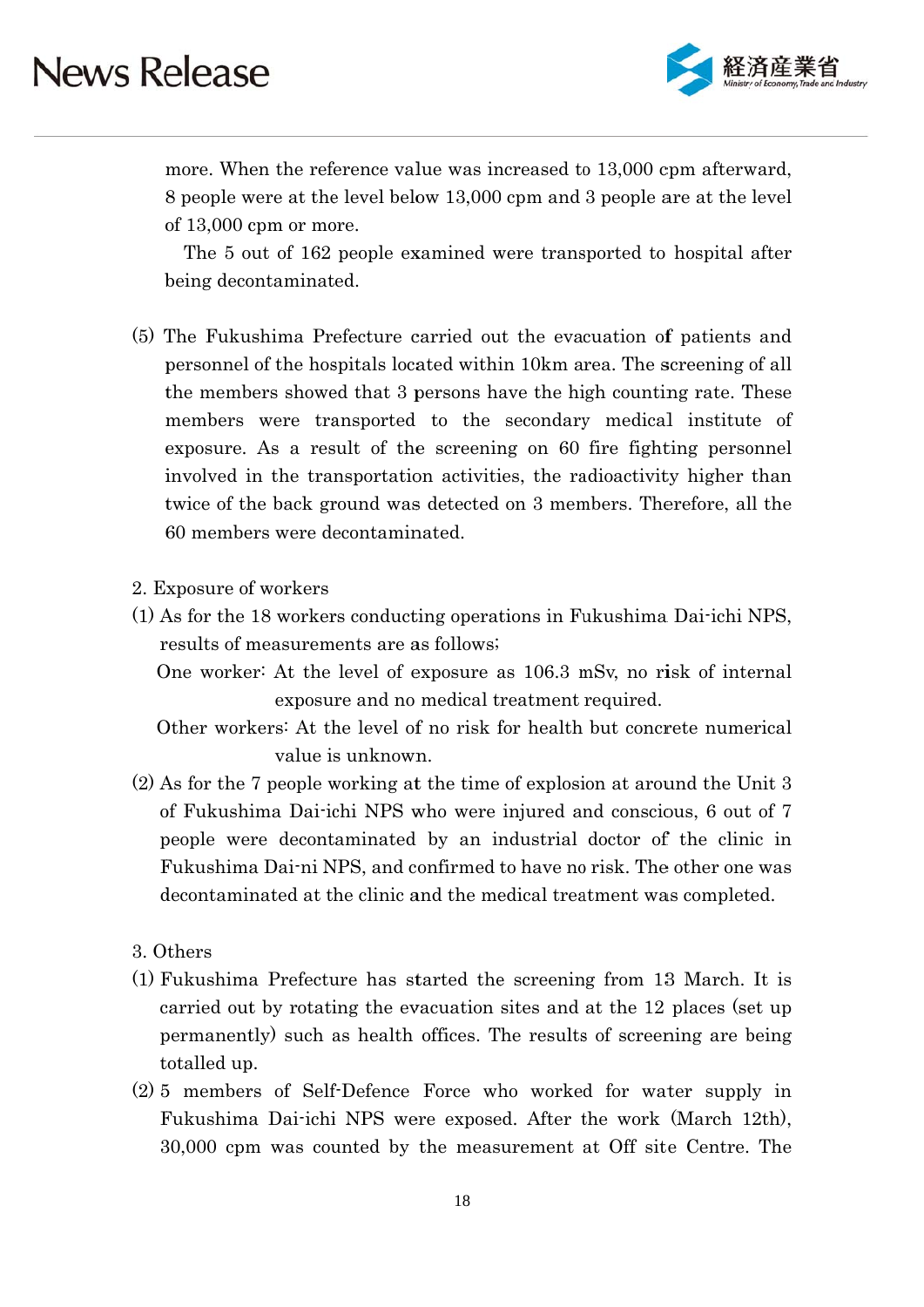

counts after decontamination were between 5,000 and 10,000 cpm. One member was transferred to National Institute of Radiological Science. No other exposure of the Self-Defence Force member was confirmed at the Ministry of Defence.

(3) As for policeman, the decontaminations of two policemen were confirmed by the National Police Agency. Nothing unusual was reported.

Independence of screening levels for decontamination of radioactivity>

Headquarters issued the directive to change the reference value for the screening level for decontamination of radioactivity as the following to the Prefectural Governor and the heads of cities, towns and villages (Tomioka Town, Hutaba Town, Okuma Town, Namie Town, Kawauchi Village, Naraha Town, Minamisouma City, Tamura City, Kazurao Village, Hirono Town, Iwaki City and Iidate Village). (1) On Ma arch 20t  $20th$ , the Local **Emergency** ncy Resp ponse

Old  $\div$  40 Bq/cm<sup>2</sup> measured by a gamma-ray survey meter or 6,000 cpm New : 1  $\mu$  Sv/hour (dose rate at 10cm distance) or 100,000cpm eq quivalent

<Directives of administrating stable Iodine during evacuation>

Headquarters issued "Directive to administer the stable Iodine during evacuation from the evacuation area (20 km radius)" to the Prefectural Governor and the heads of cities, towns and villages (Tomioka Town, Hutaba Town, Okuma Town, Namie Town, Kawauchi Village, Naraha Town, Minamisouma City, Tamura City, Kazurao Village, Hirono Town, Iwaki City and Iidate Village). (1) On Ma arch 16t 16th, the Local **Emergency** ncy Resp ponse

issued Directive titled as "Administration of the stable Iodine" to the Prefectural Governor and the heads of cities, towns and villages (Tomioka Town, Hutaba Town, Okuma Town, Namie Town, Kawauchi Village, Naraha Town, Minamisouma City, Tamura City, Kazurao Village, Hirono Town, Iwaki City and Iidate Village), which directs the above-mentioned governor and heads to administer stable Iodine under the direction of the headquarters and in the presence of medical experts, and not to administer it on personal judgements. (2) On March 21st, the Local Emergency Response Headquarters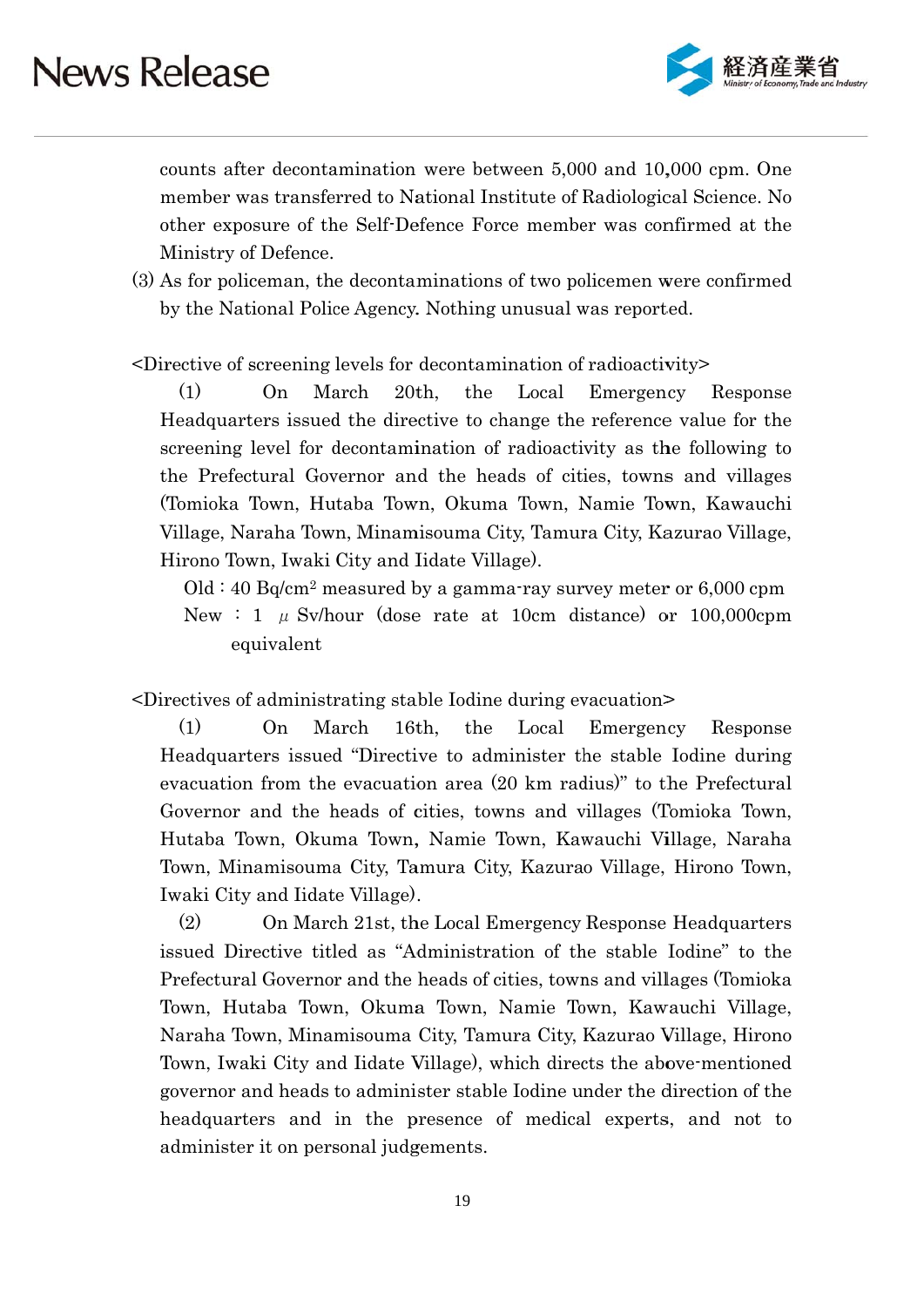

 $\leq$ Situation of the injured (As of 07:30 March 22nd)

- 1. Injury due to earthquake
	- Two employees (slightly)
	- Two subcontract employees (one fracture in both legs)
	- Two missing (TEPCO's employee, missing in the turbine building of Unit 4)
	- One emergency patient (According to the local prefecture, one patient of cerebral infarction was transported by the ambulance).
	- Ambulance was requested for one employee complaining the pain at left chest outside of control area (conscious).
	- Two employees complaining discomfort wearing full-face mask in the main control room were transported to Fukushima Dai-ni NPS for a consultation with an industrial doctor.
- 2. Injury due to the explosion of Unit 1 of Fukushima Dai-ichi NPS
	- Four employees were injured at the explosion and smoke of Unit 1 around turbine building (non-controlled area of radiation) and were examined by Kawauchi Clinic.
- 3. Injury due to the explosion of Unit 3 of Fukushima Dai-ichi NPS
	- Four TEPCO's employees
	- Three subcontractor employees
	- Four members of Self-Defence Force (one of them was transported to National Institute of Radiological Sciences considering internal possible exposure. The examination resulted in no internal exposure. The member was discharged from the institute on March 16th.)
- 4. Other injuries

A person who visited the clinic in Fukushima Dai-ni NPS from a transformer sub-station, claiming of a stomach ache, was transported to a clinic in Iwaki City, because the person was not contaminated.

#### Situation of Resident Evacuation (As of 07:30 March 22nd)

At 11:00 March 15th, Prime Minister directed in-house stay to the residents in the area from 20 km to 30 km radius from Fukushima Dai-ichi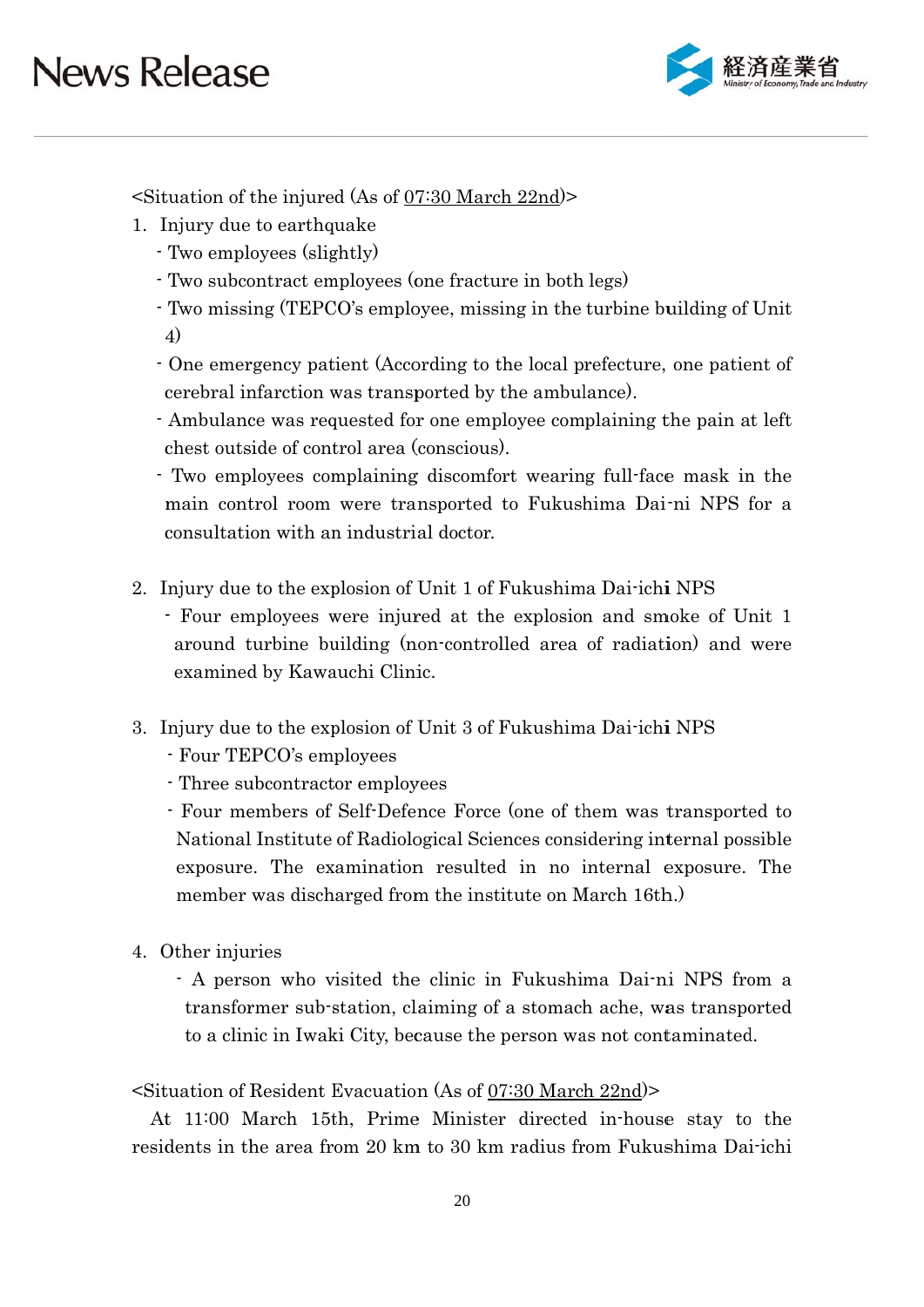

NPS. The directive was conveyed to Fukushima Prefecture and related municipalities.

Regarding the evacuation as far as 20 km from Fukushima Dai-ichi NPS and 10<sup>-</sup>km from Fukushima Dai-ni NPS, necessary measures have already been taken.

- The in-house stay in the area from 20 km to 30 km from Fukushima Dai-ichi NPS is made fully known to the residents concerned.
- Cooperating with Fukushima Prefecture, livelihood support to the residents in the in-house stay area are implemented.

<Directive regarding foods and drinks>

On March 21st, the Directive from the Head of Government Nuclear Emergency Response Headquarters to the Prefectural Governors of Fukushima, Ibaraki, Tochigi and Gunma was issued, which directs above mentioned governors to issue a request to relevant businesses and people to suspend shipment of the following products  $(1, 2)$  for the time being.

Spinach and *Kakina* (a green vegetable) produced in Fukushima, Ibaraki, Tochigi and Gunma Prefectures

Raw milk produced in Fukushima Prefecture

-Directive regarding the ventilation when using heating equipments in the aria of indoor evacuation >

On March 21st, Directive titled as "Ventilation for using heating equipments within the in-house evacuation zone" from the Head of Local Emergency Response Headquarters to the Prefectural Governor and the heads of cities, towns and villages (Tomioka Town, Hutaba Town, Okuma Town, Namie Town, Kawauchi Village, Naraha Town, Minamisouma City, Tamura City, Kazurao Village, Hirono Town, Iwaki City and Iidate Village) was issued, which directs those governor and heads to publicly announce the guidance to the residents within the in-house evacuation zone, concerning the indoor use of heating equipments that require ventilation, in order to avoid poisoning from carbon monoxide and to reduce exposure.